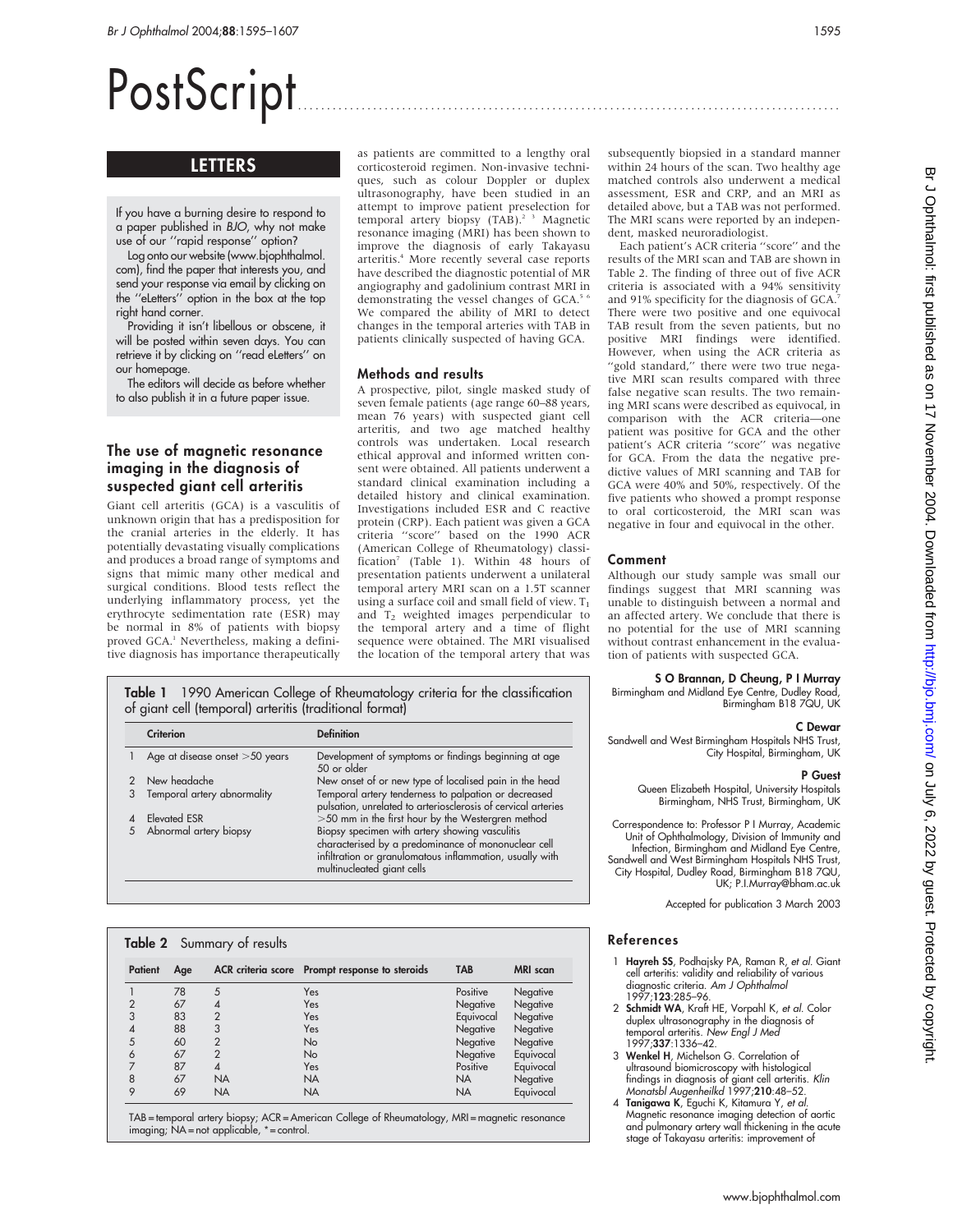clinical and radiologic findings after steroid therapy. Arthritis Rheum 1992;35:476-80.

- 5 Mitomo T, Funyu T, Takahashi Y, et al. Giant cell arteritis and magnetic resonance angiography.<br>*Arthritis Rheum* 1998;**41**:1702.
- 6 Anders HJ, Sigl T, Sander A, et al. Gadolinium contrast magnetic resonance imaging of the temporal artery in giant cell arteritis. J Rheumatol 1999;26:2287–8.
- 7 Hunder GG, Bloch DA, Michel BA, et al. The Americal College of Rheumatology 1990 criteria for the classification of giant cell arteritis. Arthritis Rheum 1990;33:1122–8.

# Bilateral ischaemic optic neuropathy and stroke after multiple bee stings

Despite the common occurrence of insect stings and local and systemic allergic reactions,<sup>1</sup> there are few reports of optic neuropathy or stroke following bee or wasp stings and, to our knowledge, there has been no report of both cerebral infarction and optic neuropathy occurring in the same patient after such an event. We report on a middle aged woman who sustained both a stroke and ischaemic optic neuropathy after multiple bee stings.

#### Case report

A 57 year old white woman reported being stung by 30–40 bees, identified as Africanised honey (killer) bees, in the back of her neck, head, right eye, face, and right arm. She was treated with intravenous antihistamines and antiemetics at a local emergency room and released.

Two days later, the patient experienced a severe headache with nausea and vomiting and noticed a left homonymous visual field loss. She went to see her primary doctor and while there became unresponsive, leading to hospitalisation. Head computed tomography (CT) showed a right occipital ischaemic infarct.

Shortly thereafter, the patient experienced acute nausea and vomiting with neck rigidity and was readmitted. A head CT scan and brain magnetic resonance image (MRI)/magnetic resonance angiography (MRA) were performed showing a large right temporooccipital haemorrhagic infarct (fig 1A, B). An ocular examination revealed best corrected visual acuity (BCVA) of 20/20-1 right eye and 20/30-2 left eye at distance and 20/20 right eye and 20/200 left eye at near, with left homonymous hemianopia, a left inferior altitudinal defect, and bilateral arcuate defects (fig 1C) with bilateral haemorrhagic disc oedema.

Past medical and surgical history are significant only for controlled arterial hypertension and pseudophakia.

Neuro-ophthalmic examination 5 weeks after her sting episode showed BCVA of 20/ 15 right eye and 20/25 left eye at distance and 20/20 right eye and 20/30+1 at near. Amsler grid and automated perimetry showed a left homonymous hemianopic defect with a right inferior arcuate defect and a left inferior altitudinal defect.

Pupil examination showed isocoria with a 0.3–0.6 log unit relative afferent pupillary defect in the left eye. Motility was unremarkable, as was anterior segment both eyes. Intraocular pressures were 20 mm Hg right eye and 18 mm Hg left eye. Funduscopic examination showed bilateral disc oedema with pallid swelling superiorly and temporally in both eyes and peripapillary



Figure 1 MRI (A), MRA (B), and Humphrey 30-2 visual fields (C) of our patient.

haemorrhage and cotton wool spots in both eyes consistent with anterior ischaemic optic neuropathy (AION). Both maculas were unremarkable without exudative changes. Both retinas were flat with normal vasculature out to the periphery.

Three months after the sting event, the patient reported some improvement of peripheral vision, and repeat visual fields improved slightly inferiorly but were otherwise unchanged. Both optic discs were now flat and showed superior temporal pallor with corresponding nerve fibre layer dropout.

#### Comment

In their literature review of five cases and report of two additional cases of optic neuropathy occurring after bee and wasp sting, Maltzman, et  $al^2$  describe common characteristics, such as acute to subacute onset of symptoms, moderate to severe visual loss followed by significant recovery (except in one case of a sting directly to the eye); oedematous and haemorrhagic optic discs, and central or caecocentral scotomas. Although our patient had subacute vision loss associated with haemorrhagic disc oedema, her case differs because of minimal recovery of vision and altitudinal visual loss consistent with an ischaemic neuropathy, rather than a transient optic neuritis.

Seven cases of wasp and bee sting associated cerebral infarction were found in the literature.<sup>3-9</sup> Reported neurological

complications included seizure, hemiparesis, aphasia, apraxia, dysarthria, ataxia, and coma, none of which were experienced by our patient. None of these patients had a full eye examination, although in one patient<sup>8</sup> a right homonymous superior quadrantanopia was demonstrated (table 1).

The pathophysiology explaining the associated stroke is unknown. Hypotension caused by anaphylaxis may certainly induce cerebral and optic nerve ischaemia; however, this was not documented in our case. Similar to acute myocardial infarction after hymenoptera stings, it has been suggested that vasoconstriction secondary to mediators released after the sting, aggravated by exogenous adrenaline, and platelet aggregation also contribute to cerebral ischaemia.<sup>8</sup> Bee venom itself contains histamine, thromboxane, leucotrienes, and other vasoactive and inflammatory mediators. In our patient, we postulate that the systemic immune mediated reaction to the bee sting caused vasoconstriction and a prothrombotic state with subsequent ischaemia leading to both the stroke and AION. In addition, a neuropharmacological (sympathetic) mechanism of endothelial permeability involving the cerebral vasculature with a concurrent systemic thrombogenic or immune response has also been postulated.<sup>5</sup>

#### J S Schiffman

University of Houston University Eye Institute, Houston, TX, USA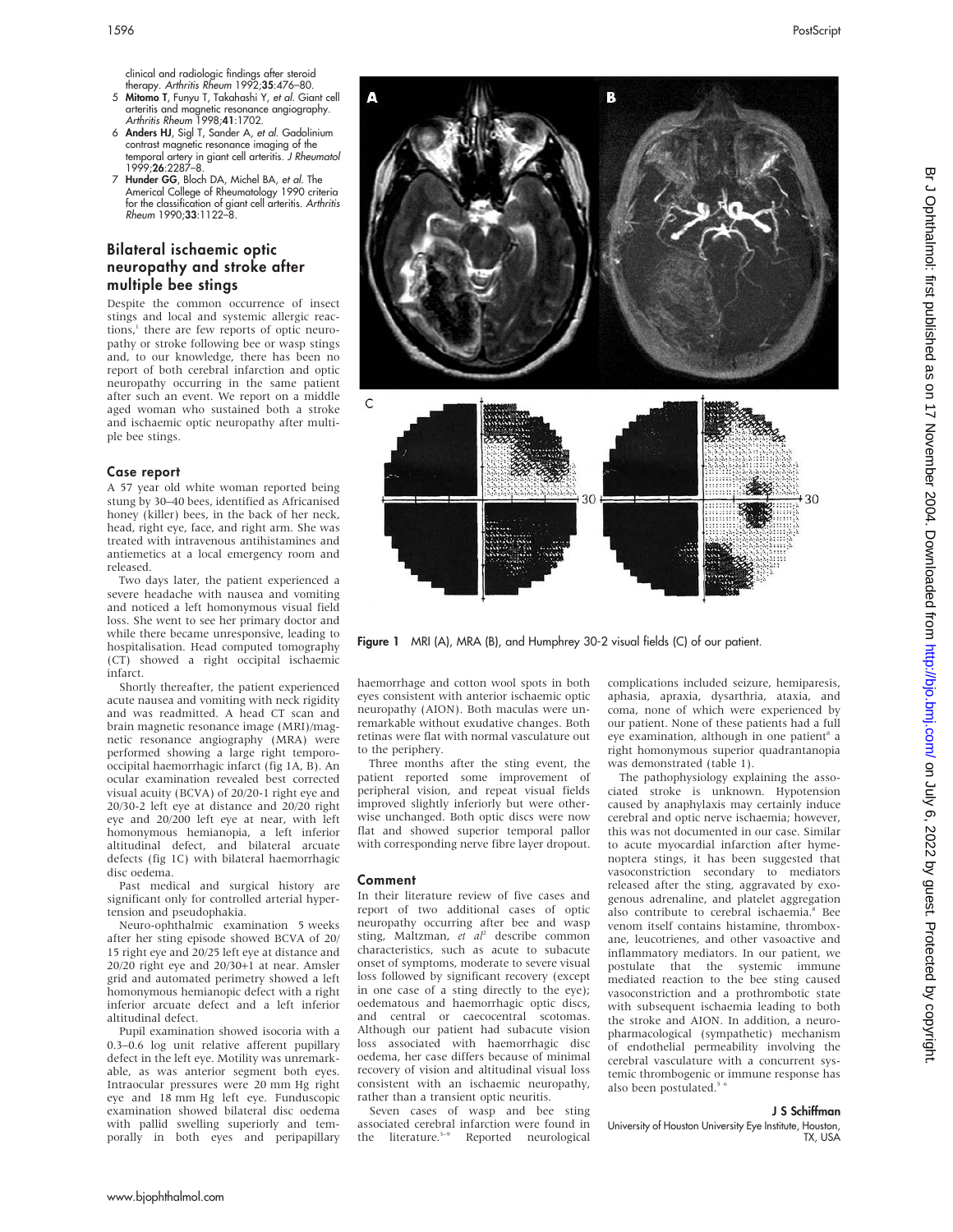| Ξ<br>Table                                           |         | Reports of cerebral hypoxia and infarction following                            |                                                 | bee/wasp sting                                                                                                                                                                                                  |                                                                                                                                                                                                                             |                                                                                                                                                                                                                                                                                                                                                                        |                                                                                                    |                                                                                                                                                     |
|------------------------------------------------------|---------|---------------------------------------------------------------------------------|-------------------------------------------------|-----------------------------------------------------------------------------------------------------------------------------------------------------------------------------------------------------------------|-----------------------------------------------------------------------------------------------------------------------------------------------------------------------------------------------------------------------------|------------------------------------------------------------------------------------------------------------------------------------------------------------------------------------------------------------------------------------------------------------------------------------------------------------------------------------------------------------------------|----------------------------------------------------------------------------------------------------|-----------------------------------------------------------------------------------------------------------------------------------------------------|
| Author/ref                                           | Age/sex | Type of stings: location                                                        | neurological deficit<br>Onset of                | Examination findings and<br>symptoms                                                                                                                                                                            | Eye examination                                                                                                                                                                                                             | MRI/CT findings                                                                                                                                                                                                                                                                                                                                                        | Treatment                                                                                          | Recovery                                                                                                                                            |
| Starr and Brasher <sup>4</sup> 37/M<br>$D\alpha y^3$ | 36/M    | Wasp: multiple on neck,<br>Wasp: 3 stings on arms<br>face, and arms             | $< 1$ hour<br>$1$ hour                          | Seizure, right hemiplegia<br>Headache, seizure, right<br>hemiplegia, coma                                                                                                                                       | Equal and reactive<br>$\frac{1}{2}$                                                                                                                                                                                         | Left cerebral infarction (CT done<br>haemorrhagic cortical infarct<br>NR; necropsy showed left<br>14 months later)                                                                                                                                                                                                                                                     | Barbiturates, corticosteroids,<br>Cortisone, antihistamines,<br>phenobarbital<br>adrenaline        | Partial right<br>hemiplegia,<br>Deceased                                                                                                            |
| Riggs et al <sup>6</sup>                             | 38/M    | Wasp: multiple on left<br>face and neck                                         | 2 days                                          | Right hemiplegia, dense global<br>aphasia                                                                                                                                                                       | $\frac{\alpha}{2}$                                                                                                                                                                                                          | schaemic infarction in the distribution<br>of the left MCA; angiogram: left ICA<br>occlusion                                                                                                                                                                                                                                                                           | $\frac{\alpha}{2}$                                                                                 | one seizure<br>$\frac{\alpha}{2}$                                                                                                                   |
| Riggs et al <sup>6</sup>                             | 52/M    | NR (previous history of<br>Wasp: single, location<br>wasp sting allergy)        | worsening 24 days<br>A few hours, with<br>later | and left hemiparesis initially, then<br>respiratory arrest, slurred speech<br>24 days later, acute obtundation<br>Anaphylactic shock with<br>and quadriparesis                                                  | $\frac{\alpha}{2}$                                                                                                                                                                                                          | bilateral ischaemic white matter lesions<br>complete and near complete occlusions<br>temporal lobe. After worsening, diffuse<br>of the right and left ICA, respectively<br>and left parietal and insular cortical<br>Initially, three small focal ischaemic<br>infarctions. MRA and angiogram:<br>infarcts, two in the right centrum<br>semiovale and one in the right | methylprednisolone,<br>diphenhydramine<br>IV adrenaline,                                           | $\frac{\alpha}{2}$                                                                                                                                  |
| Speach et al                                         | 30/M    | Bee: single, location NR $\langle$ 1 hour                                       |                                                 | plantar reflexes, left hemiparesis,<br>hyporeflexia; after coma, patient<br>Decerebrate posturing, extensor<br>had motor apraxia and left<br>sensory neglect                                                    | $\widetilde{\Xi}$                                                                                                                                                                                                           | Normal MRI and CT                                                                                                                                                                                                                                                                                                                                                      | and nebulised $\beta$ 2 agonist and<br>IV diphenhydramine, steroids<br>anticholinergic medications | ideomotor<br>Residual<br>apraxia                                                                                                                    |
|                                                      |         |                                                                                 |                                                 |                                                                                                                                                                                                                 |                                                                                                                                                                                                                             | dorsolateral frontal cortex, but no<br>SPECT: hyperperfusion of the left<br>areas of hypoperfusion or other<br>abnormalities                                                                                                                                                                                                                                           |                                                                                                    | Normal VF                                                                                                                                           |
| Crawley et al <sup>B</sup>                           | 30/F    | Wasp: left arm                                                                  | $< 1$ hour                                      | pulmonary oedema, visual loss<br>widespread urticaria, acute<br>Facial and arm swelling,                                                                                                                        | Right homonymous<br>quadrantanopia<br>superior                                                                                                                                                                              | Left occipital ischaemic infarct                                                                                                                                                                                                                                                                                                                                       | SQ adrenaline, IV gelofusine,<br>IV hydrocortisone, IM<br>chlorpheniramine, IV<br>turosemide       | Full recovery from<br>quadrantanopia                                                                                                                |
| Bhat et al <sup>p</sup>                              | 35/M    | Bee: multiple "all over<br>the body"                                            | $< 1$ day                                       | tinnitus, vertigo and swaying gait,<br>signs, rhabdomyolysis with acute<br>hypertension, bilateral cerebellar<br>Multiple swellings all over the<br>body, vomiting, dysarthria,<br>renal (respiratory?) failure | No papilloedema                                                                                                                                                                                                             | Bilateral cerebellar haemorrhagic<br>infarct                                                                                                                                                                                                                                                                                                                           | antihistamines, mannitol,<br>insulin, haemodialysis<br>Dexamethasone,                              | Deceased                                                                                                                                            |
| Present report                                       | 57/F    | Bee: multiple on neck,<br>head, R eye, R side of<br>her neck, face and R<br>arm | 2 days                                          | Nausea, vomiting, vision loss                                                                                                                                                                                   | BCVA of 20/15 right<br>eye, 20/25 left eye;<br>pallid haemorrhagic<br>interior arcuate and<br>eft homonymous<br>nemianopia, left<br>eye>left eye) w/<br>defect; Bilateral<br>right altitudinal<br>oedema (right<br>swelling | Haemorrhagic infarct 2 days post-<br>ischaemic stroke                                                                                                                                                                                                                                                                                                                  | IV antihistamines and<br>antiemetics                                                               | right eye and only<br>mildly affected left<br>eft homonymous<br>nemianopia with<br>vision unaffected<br>inferior arcuate<br>defects; central<br>eye |
| $NR = none$ reported.                                |         |                                                                                 |                                                 |                                                                                                                                                                                                                 |                                                                                                                                                                                                                             |                                                                                                                                                                                                                                                                                                                                                                        |                                                                                                    |                                                                                                                                                     |

www.bjophthalmol.com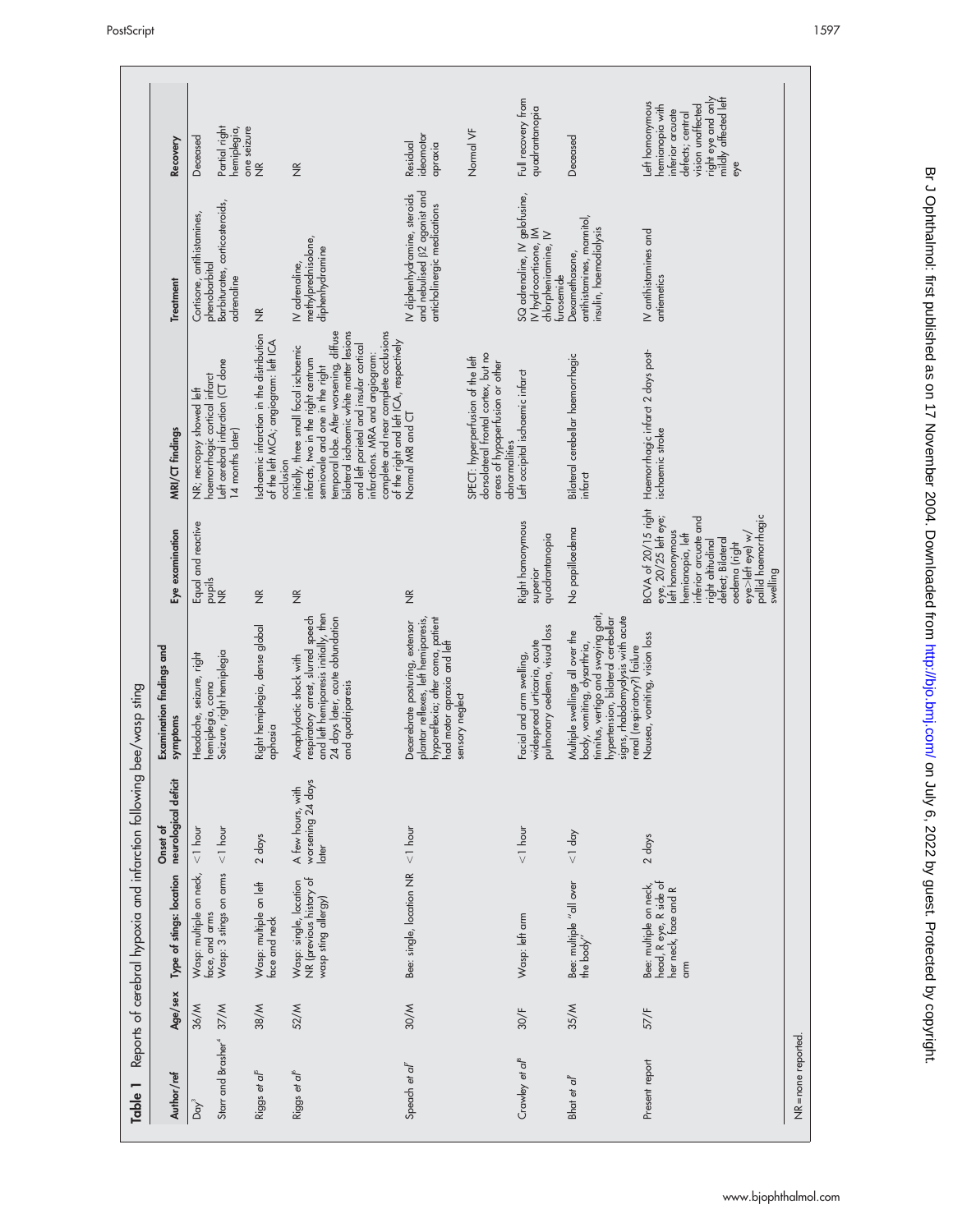Correspondence to: Rosa A Tang, MD, MPH, 2476 Bolsover Street #635, Houston, TX 77005, USA; rtt38154@aol.com

doi: 10.1136/bjo.2004.042465

Accepted for publication 5 April 2004

## References

- 1 Ewan PW. ABC of allergies: venom allergy. BMJ 1998;316:1365–8.
- 2 Maltzman JS, Lee AG, Miller NR. Optic neuropathy occurring alter bee and wasp sting.<br>*Ophthalmology* 2000;**107**:193–5.
- 3 Day JM. Death due to cerebral infarction after
- wasp stings. Arch Neurol 1962;7:184–6. 4 Starr JC, Brasher GW. Wasp sting anaphylaxis with cerebral infarction. Ann Allergy 1977;39:431–3.
- 5 Riggs JE, Ketonen LM, Bodensteiner JB, et al. Wasp sting-associated cerebral infarction: a role for cerebrovascular sympathetic innervation. Clin Neuropharmacol 1993;16:362–5.
- 6 Riggs JE, Ketonen LM, Wymer JP, et al. Acute and delayed cerebral infarction after wasp sting anaphylaxis. Clin Neuropharmacol 1994;17:384–8.
- 7 Speach DP, Wong TM, Cattarin JA, et al. Hypoxic brain injury with motor apraxia following an anaphylactic reaction to hymenoptera venom. Brain Injury 1998;12:239–44.
- 8 Crawley F, Schon F, Brown MM. Cerebral infarction: a rare complication of wasp sting.
- J Neurol Neurosurg Psychiatry 1999;66:550–1. 9 Bhat R, Bhat KR, Pais R, et al. Bilateral haemorrhagic cerebellar infarction following honeybee sting. *J Assoc Physicians India*<br>2002;**50**:721–2.

# Cause of V pattern strabismus in craniosynostosis: a case report

Strabismus is a common association in patients with craniosynostosis or craniofacial dysostosis (60–70%).<sup>1-3</sup> V pattern exotropia is the most common ocular motility problem.

Various theories have been proposed to explain the cause of the V pattern and surgical attempts to correct it with weakening procedures of the inferior oblique have been disappointing.<sup>2</sup>

This is a case report of one child with this disorder who underwent orbital computed tomography (CT) scans and had a marked improvement of the V pattern following strabismus surgery based on the CT findings.



Figure 2 Preoperative coronal views on CT scan of both orbits showing evidence of rectus muscle heterotopy. A vertical line joining the centre of the belly of the vertical rectus muscles shows the relative temporal displacement of the superior rectus muscle compared to the nasal displacement of the inferior rectus muscle. A horizontal line joining the centre of the belly of the horizontal rectus muscles shows the relative inferior displacement of the lateral rectus muscle compared to superior displacement of the medial rectus muscle.



Figure 3 Intraoperative photograph. The left eye is adducted with a muscle hook placed under the lateral rectus muscle (LR). The lower line highlights the downward slanting of the left lateral rectus muscle. A curved ruler is used to show the normal horizontal path of the lateral rectus muscle.



Figure 4 Postoperative clinical pictures showing improvement in V pattern exotropia with improvement in versions in adduction.

#### Case report

This child with craniosynostosis had undergone six previous cranial surgeries. She had three strabismus surgical procedures including anterior transpositions of the inferior



Figure 1 Preoperative V pattern exotropia, over-elevation in adduction, under-depression in adduction in both eyes.

obliques in an attempt to correct a large V pattern. She presented to us with a chin up position, V pattern exotropia (60 prism dioptres), over-elevation in adduction, limitation of depression in adduction, and incomitant hypertropias in side gazes (fig 1). Objective fundus excyclotorsion was noted.

Orbital imaging demonstrated that all extraocular muscles in each eye were present, normal in size and shape but anatomically displaced. The extraocular muscles in the left eye were rotated clockwise and in the right eye were rotated counterclockwise (fig 2). Ineffectiveness of inferior oblique weakening procedures and the presence of muscle heterotopy led us to consider that the overelevation in adduction was most likely related to the anatomical displacement of the rectus muscles.

Surgical exploration confirmed muscle heterotopy. The lateral recti were found slanting inferiorly (fig 3). Repositioning of the lateral recti superiorly to a more horizontal position and suturing the superior border of the muscle belly to the adjacent sclera about 18 mm from the limbus using a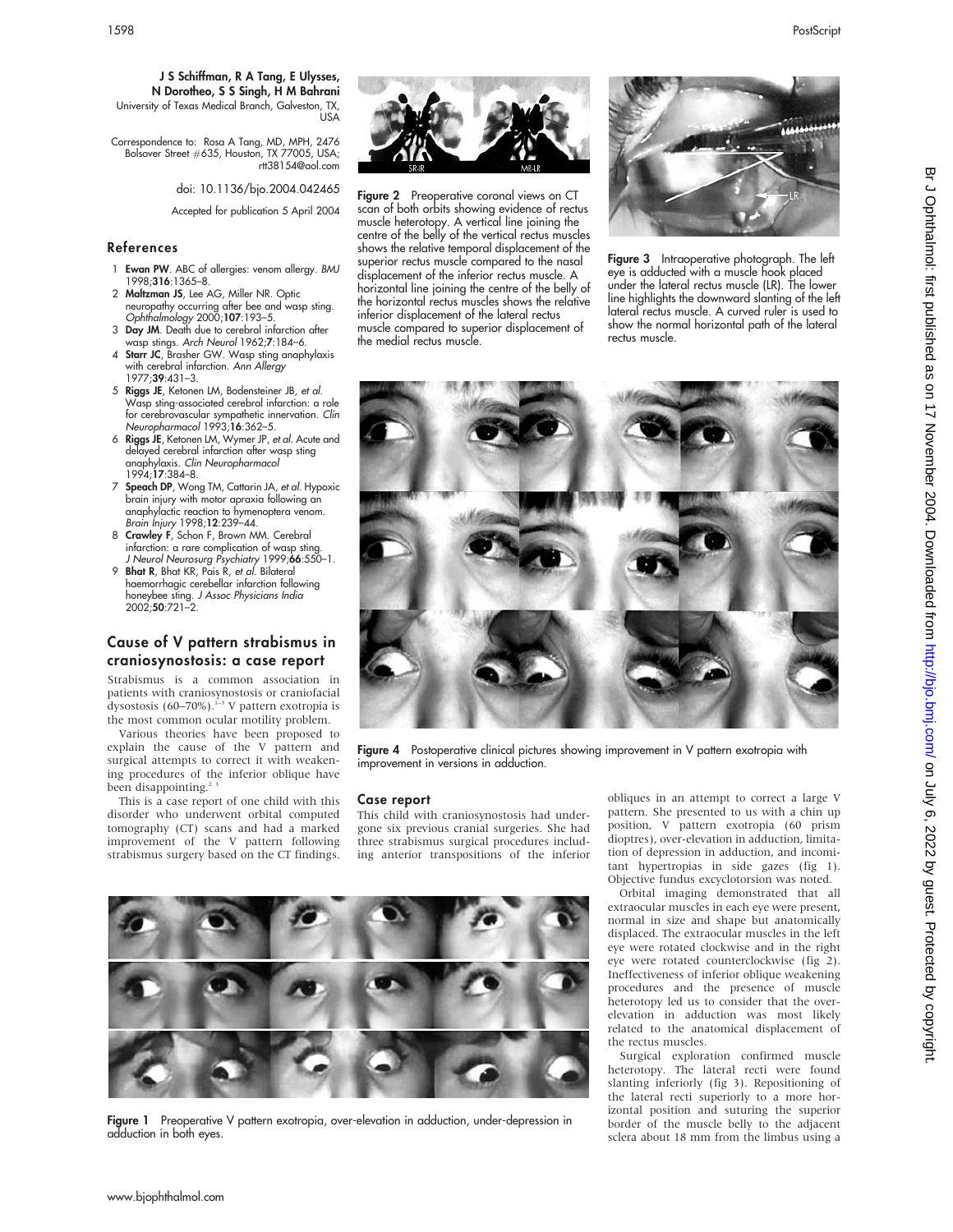non-absorbable suture was the first surgical procedure performed by us on this patient. This led to some improvement of the V pattern. This was followed by recession and nasal repositioning of the superior recti suturing the nasal border of the muscle belly to the adjacent sclera about 18 mm from the limbus using a non-absorbable suture. This achieved good alignment in the primary position and eliminated the anomalous chin up position, markedly reduced the V pattern, eliminated the over-elevation in adduction, and improved depression in adduction (fig 4).

#### Comment

V pattern strabismus in craniosynostosis may be related to anatomical malposition of the rectus muscles. This may be documented by orbital imaging, which could also aid in planning the surgical approach. In these cases the overelevation in adduction and under depression in adduction may be due to the anatomical displacement of the rectus muscles.<sup>2</sup>

#### F G Velez, N Thacker, M T Britt, A L Rosenbaum

Jules Stein Eye Institute, 100 Stein Plaza, UCLA Los Angeles, CA, USA

Correspondence to: Dr Arthur L Rosenbaum, Jules Stein Eye Institute, 100 Stein Plaza, UCLA Los Angeles, CA 90095, USA; rosenbaum@jsei.ucla.edu

doi: 10.1136/bjo.2004.048413

Accepted for publication 13 April 2004

#### References

- 1 Coats DK, Paysse EA, Stager DR. Surgical management of V-pattern strabismus and oblique dysfunction in craniofacial dysostosis. JAAPOS 2000;4:338–42.
- 2 Clark RA, Miller JM, Rosenbaum AL, et al. Heterotopic muscle pulleys or oblique muscle dysfunction? JAAPOS 1998;2:17–25.
- 3 Limon de Brown, Monasterio FO, Feldman MS. Strabismus in plagiocephaly. *J Pediatr*<br>Ophthalmol Strabismus 1998;**25**:180–90.

#### West Nile virus chorioretinitis

West Nile virus has been described in Africa, Europe, the Middle East, west and central Asia, Oceania, and has emerged in recent years in temperate regions of Europe and North America.1 West Nile virus was first isolated from a febrile adult woman in the West Nile District of Uganda in 1937 and became recognised as a cause of severe human meningoencephalitis in elderly patients during an outbreak in Israel in 1957. $^2$  In 1999, the plight of city birds and a collection of human encephalitis cases in New York heralded the arrival of West Nile virus on this side of the Atlantic. From 1999 through 2001, there were 149 cases of human West Nile virus infection in the United States, including 18 deaths, but in 2002 alone more than 3500 cases and 200 deaths were reported.3 In 2003, over 9000 cases were reported with more than 300 cases of neuroinvasive disease.<sup>3</sup>

The Centers for Disease Control notes that neuroinvasive disease includes those cases resulting in meningitis, encephalitis, or meningoencephalitis.<sup>3</sup> Cases with ocular involvement should probably be included in this category as well. As our clinical experience in such cases evolves so does our understanding of the ophthalmic manifestations of the disease. Here, we present a case of ocular involvement with West Nile virus, highlighting the typical ocular findings.

#### Case report

An 80 year old man convalescing in a nursing home from neurological complications of recently acquired West Nile virus meningoencephalitis presented with bilateral visual loss of unspecified duration. The patient had been hospitalised 4 months previously for serologically confirmed West Nile virus encephalitis. His infectious course was complicated by residual right sided paresis, dysarthria, and generalised mental status changes with dementia. Over the following months as he regained his mental faculties he complained to family members of decreased vision and central scotomas, worse in his left eye than right. His best corrected visual acuity at this time was 20/40 in the right eye and 20/60 in the left eye. The patient's ophthalmic and medical histories were otherwise non-con-<br>tributory. Biomicroscopic examination Biomicroscopic examination revealed normal anterior segments without inflammation and moderate nuclear sclerotic and cortical changes involving both crystalline lenses. Funduscopic examination revealed mild vitreous debris with moderately large areas of retinal pigment epithelial and choroidal atrophy in the posterior segment (fig 1A and B, right and left eyes, respectively) in addition to partially atrophic and pigmented chorioretinal foci throughout the retinal periphery (fig 2A and B, right and left eyes, respectively).

Over the next 3 months the patient developed problems with his activities of daily living at night and glare with lighting. Subsequent examination revealed progression of the lenticular changes and the patient was referred for cataract extraction. He returned 3 months later after uneventfully cataract surgery. He was not on any medications at this time. Best corrected visual acuity measured 20/30 in the right eye and 20/40 in



Figure 1 Moderately large areas of retinal pigment epithelial and choroidal atrophy with mild pigmentary disturbance of both foveae are present bilaterally, to a greater degree in the left eye (B) compared to the right (A).



Figure 2 Partially atrophic and pigmented chorioretinal foci analogous to those noted in previous reports are distributed throughout the retinal periphery in the right (A) and left (B) eyes respectively.

the left eye. Normal anterior segments without inflammation and well placed posterior chamber intraocular lenses were noted. The vitreous debris persisted and his funduscopic examination was without change bilaterally. Examination 6 months later and approximately 16 months after initial West Nile virus infection demonstrated stable ophthalmic findings and visual acuity.

#### Comment

Although ocular symptoms associated with West Nile virus were first reported in 1956 ocular findings in West Nile virus infection were first described in the medical literature soon after the West Nile virus epidemic in North America in 2002.<sup>4-8</sup> Initial reports described analogous clinical findings consisting of mild anterior segment inflammation, vitritis, and discrete nummular outer retinal/ choroidal lesions which were often linear in distribution and varied in appearance from "creamy whitish-yellow" to atrophic with various degrees of pigmentation.<sup>5-7 9</sup> Mild retinal haemorrhage was also occasionally present. Fluorescein angiography revealed these ''target'' lesions to be hypofluorescent centrally and hyperfluorescent peripherally. Leakage from the optic nerve is sometimes present as optic neuritis and papilloedema may be associated with contiguous central nervous system involvement. $8-10$  Later reports confirmed these findings and suggested that active lesions associated with vitritis may appear ''creamy'' in nature eventually progressing to foci of well circumscribed chorioretinal atrophy as the disease becomes inactive and subsequently becoming more<br>prominent with time.<sup>9 10</sup> Occlusive vasculitis without chorioretinal findings has also been noted in an isolated case.<sup>11</sup>

Various ocular inflammatory and infectious processes such as toxoplasmosis and juvenile rheumatoid arthritis have been associated with periods of recurrence and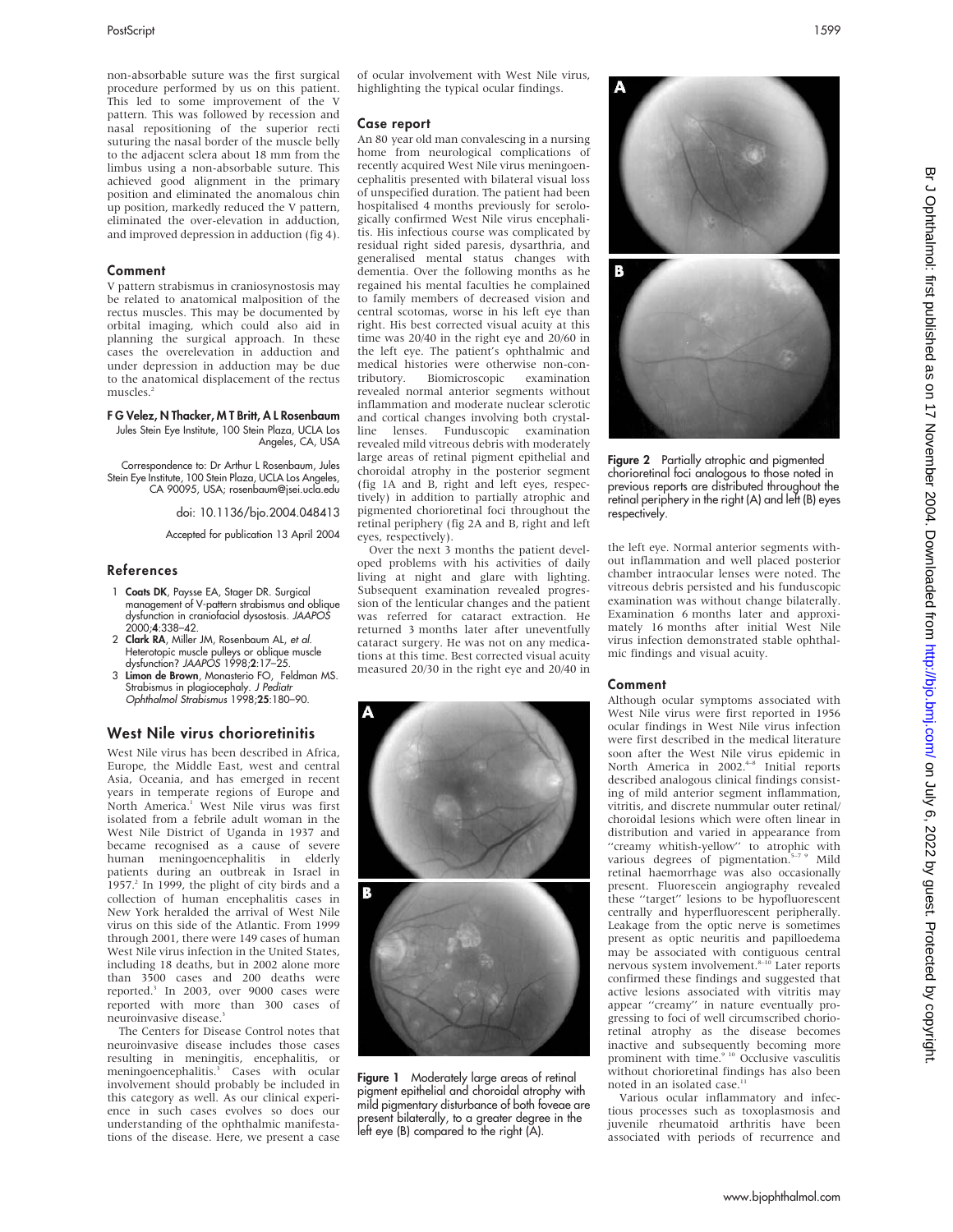exacerbation after intraocular surgery.<sup>12</sup> This highlights an important issue with regard to West Nile virus infection as the risk for neuroinvasive disease is higher for people 50 years of age and older, many of whom are currently or soon will be candidates for cataract extraction. Our patient did well with routine postoperative care and surveillance after uncomplicated cataract extraction in an eye previously affected by West Nile virus chorioretinitis. The eye remained quiescent without evidence of uveitis or reactivation of previously affected fundus lesions. Although surveillance would be recommended for these patients, our findings suggest that chorioretinitis associated with West Nile virus appears to be an acute self limited process without residual sequelae after subsequent intraocular surgery.

#### S Shaikh

Central Florida Retina, 44 Lake Beauty Drive Suite 200, Orlando, FL 32827, USA

#### M T Trese

Associated Retinal Consultants and William Beaumont Eye Institute, 3535 W, 13 Mile Road #632, Royal Oak, MI 48073, USA

Correspondence to: Dr Saad Shaikh, Central Florida Retina, 44 Lake Beauty Drive Suite 200, Orlando, FL 32827, USA; saads@earthlink.net

doi: 10.1136/bjo.2004.049460

Accepted for publication 3 May 2004

#### References

- 1 **Solomon T**, Ooi MH, Beasley DW, et al. West Nile encephalitis. BMJ 2003;326:865–9.
- 2 Smithburn KC, Hughes TP, Burke AW, et al. A neurotropic virus isolated from the blood of a native of Uganda. Am J Trop Med 1940;20:471–92.
- 3 US National Center for Infectious Diseases, Division of Vectorborne Infectious Diseases, Centers for Disease Control and Prevention, Fort Collins, Colorado.
- 4 Goldblum N, Jasinka-Klingberg W, Klingberg MA, et al. The natural history of West Nile Fever. I. Clinical observations during an epidemic in Israel. Am J Hyg 1956;64:259-69.
- 5 Vandenbelt S, Shaikh S, Capone A Jr, et al. Multifocal choroiditis associated with West Nile virus encephalitis. Retina 2003;23:97-9.
- 6 Adelman RA, Membreno JH, Afshari NA, et al. West Nile virus chorioretinitis. Retina 2003;23:100–1.
- 7 Bains HS, Jampol LM, Caughron MC, et al. Vitritis and chorioretinitis in a patient with West Nile virus infection. Arch Ophthalmol 2003;121:205–7.
- 8 Vaispapir V, Blum A, Soboh S, et al. West Nile virus meningoencephalitis with optic neuritis. Arch
- Intern Med 2002;**162**:606–7.<br>9 **Hershberger VS**, Augsburger JJ, Hutchins RK, *e*t al. Chorioretinal lesions in nonfatal cases of West Nile virus infection. Ophthalmology 2003;110:1732–6.
- 10 Anninger WV, Lomeo MD, Dingle J, et al. West Nile virus-associated optic neuritis and chorioretinitis. Am J Ophthalmol 2003;136:1183-5.
- 11 Kaiser PK, Lee MS, Martin DA. Occlusive vasculitis in a patient with concomitant West Nile virus infection. Am J Ophthalmol 2003;136:928–30.
- 12 Bosch-Driessen LH, Plaisier MB, Stilma JS, et al. Reactivations of ocular toxoplasmosis after cataract extraction. Ophthalmology 2002;109:41–5.

## Swimming goggles suck

We present a complication arising from the use of swimming goggles in a patient with glaucoma drainage blebs.



Figure 1 (A) (B) Right eye at 4 months postoperatively showing corneal dellen and nasal bleb extension (A) and the adjoining isthmus (B) with arrows at each end. (C) Regression of the right accessory bleb after needling, 5-fluorouracil, and topical steroids. (D) Left eye at 7 months postoperatively with smaller and slightly inflamed nasal accessory bleb. (E) Pressure transducer setup measuring ''intragoggle'' pressure using AD Instruments Powerlab (www.adinstruments.com) and IOP transducer (gold disc). (F) Transducer recording showing several goggle applications (positive pressure, ''a'' labels) and the transient negative pressure spikes produced on removing them (''r'' labels); In area 1 of the trace, the goggles were overtight and in area 2 they were comfortable.

# Case report

A 73 year old white man with poorly controlled primary open angle glaucoma underwent routine trabeculectomy with adjunctive 5-fluorouracil to the right eye, followed by the same procedure to the left eye 6 weeks later. Preoperatively the intraocular pressures were 28 mm Hg bilaterally and cup:disc ratios were 0.95 right, 0.8 left. Early postoperative intraocular pressure (IOP) in the right eye was low (5 mm Hg at weeks 2 and 6), but uncomplicated. The recovery of the left eye was uneventful, and at 3 months the IOPs were 10 mm Hg right eye, 12 mm Hg left.

However, at 4 months the patient presented with discomfort and redness in the right eye. A large extension of the bleb had formed at the nasal limbus, with an associated corneal dellen (fig 1A and B). The IOP had increased in the right eye, which was treated with a needling procedure and 5-FU injection, repeated 3 weeks later. Subsequently the bleb extension receded and the previously elevated right nasal conjunctiva was found to be firmly adherent to the underlying sclera (fig 1C).

He re-presented 7 months after the initial surgery with redness and swelling, this time in the left nasal conjunctiva (fig 1D). At this point the patient mentioned that he was a keen swimmer and inquired whether his problem could have been caused by the use of swimming goggles. He had resumed regular swimming 2 weeks before developing the right eye complication, then stopped. He had resumed again 3 months before developing the left.

With this in mind, we set out to investigate the pressure changes inside swimming goggles. With a pressure transducer fixed to one eyepiece (fig1E), we recorded a comfortable range of  $-1$  to  $-5$  mm Hg, discomfort over -10 mm Hg and a maximum suction of  $-44$  mm Hg. Upon removing the goggle, a transient negative pressure spike was also produced (fig 1F). Given these observations and the timing of the clinical events, we surmise that the patient's bleb extensions

were plausibly consequent upon his aquatic activities.

#### Comment

Previous reports of barotrauma sustained while wearing overtight goggles include suction petechiae<sup>1</sup> and changes in the eyelid skin,<sup>2</sup> but we are not aware of any information concerning the effects of swimming goggles on glaucoma drainage blebs. When goggles are applied, firm pressure displaces a small volume of air and creates a negative "intragoggle" pressure, the basis by which a seal is maintained. In a person who has undergone trabeculectomy, an increase in the transconjunctival pressure gradient could open up a weakness in the perimeter of the bleb and cause it to extend in the direction of least resistance.

Other experimental work has examined the pressure changes occurring in the mask space during scuba diving.<sup>3</sup> This is a rather different system as the nose is included in the mask, allowing the pressure to be equalised by exhaling through the nose. The eye and periocular structures can be subjected to significant negative pressures if this is not done, but the duration is usually limited by this pressure gradient acting across the tympanic membrane, causing pain and prompting the diver to ascend or equalise. Ocular barotrauma can result in subconjunctival haemorrhage and chemosis, and it has been recommended that patients wait a minimum of 2 months after glaucoma filtering surgery before resuming scuba diving.4

We do not believe patients who have undergone trabeculectomy need to cease swimming, but they should be aware that goggles may be able to produce excessive negative pressure if they form a very tight seal.

# L A Wakely, G Reeves, N Ashraff, A P Wells Department of Ophthalmology, Wellington Hospital, Wellington, New Zealand

Correspondence to: Dr Laura Wakely, Department of Ophthalmology, Wellington Hospital, Wellington, New Zealand; laura@eyetext.net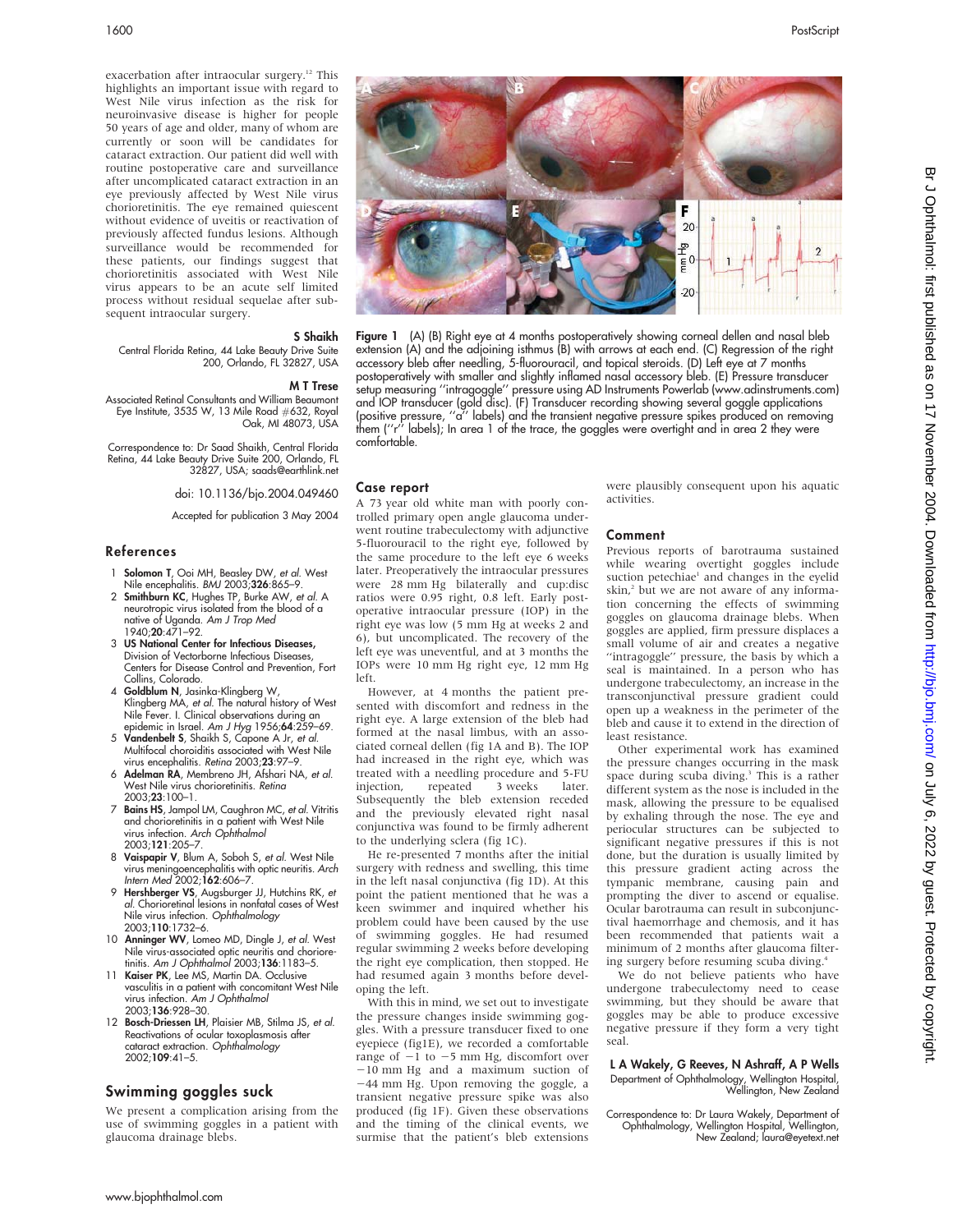## doi: 10.1136/bjo.2004.048371

Accepted for publication 17 April 2004

#### References

- 1 Jowett NI, Jowett SG. Ocular purpura in a swimmer. Postgrad Med J 1997;73:819–20.
- 2 Ruban JM, Mallem M. The eyelid of the competitive swimmer [article in French: La paupiere du nageur de competition]. J Fr Ophtalmol 1995;18:426–34.
- 3 Senn P, Helfenstein U, Senn ML, et al. Ocular barostress and barotrauma. A study of 15 scuba divers [in German]. Klin Monatsbl Augenheilkd 2001;218:232–6; discussion 237–8.
- 4 Butler FK Jr. Diving and hyperbaric ophthalmology. *Surv Ophthalmol*<br>1995;**39**:347–66.

# Immune recovery disease: a case of interstitial keratitis and tonic pupil following bone marrow transplantation

Immune recovery disease results from an immunological response to circulating viral antigens in the host after bone marrow transplant (BMT) mediated immune reconstitution. It may also occur after successful antiretroviral therapy in patients with HIV and AIDS. We report a case of a child with severe combined immune deficiency (SCID) and disseminated varicella zoster virus (VZV) infection who developed interstitial keratitis and a tonic pupil after BMT.

#### Case report

An 8 month old male infant was referred to the ophthalmology clinic at Great Ormond Street because of suspected congenital glaucoma. The past ophthalmic and family history were unremarkable. The child was born with multiple congenital anomalies of the lower limbs which included bilateral tibial deficiencies, and an extreme talipes equinovarus of the right foot.

The child had a known history of disseminated varicella infection caused by SCID (fig 1). On examination it was noted that he had a generalised vesicular rash throughout his body extending to his eyelid margins. The eyes were white with clear corneas and he was alert, fixing and following well with full extraocular eye movements. Both pupils were reactive to light with no afferent pupillary defect. The anterior chambers were unremarkable and the intraocular pressure with the Perkins tonometer was 16 mm Hg bilaterally. Examination of the fundus, including cup to disc ratio was normal. He was reviewed periodically over the next 6 months while an inpatient undergoing treatment for SCID. During this period, he was persistently positive for VZV DNA in his blood determined by polymerase chain reaction (PCR) analysis but was negative for Epstein-Barr virus (EBV), herpes simplex virus (HSV), cytomegalovirus (CMV), and adenovirus DNA. He suffered a number of exacerbations of the varicella infection and was treated with systemic aciclovir, foscarnet, and cidofovir.

At 12 months of age he underwent allogeneic BMT from a one antigen mismatched unrelated donor following reduced intensity conditioning with fludarabine, melphalan and alemtuzumab. Engraftment was very rapid with neutrophils appearing by day 10. Before BMT the CD3+ CD4+ count was  $0.04\times10^{9}$ /l but 7 weeks after BMT the CD3+ CD4+ count was  $0.47\times10^9$ /l.

Four weeks after BMT his mother noted bilateral corneal haze which was more marked on the left eye. He was reviewed in his isolation cubicle with a hand held slit lamp and Perkins tonometer and was found to have bilateral corneal stromal haze and corneal vascularisation (fig 2). There was no conjunctival injection, and his intraocular pressure was 13 mm Hg in each eye. Both pupils were reactive to light. The lymphocyte count had recovered at this point to more than  $1.0 \times 10^9/\ell$ .

An examination under anaesthesia was arranged and a diagnosis of interstitial keratitis without epithelial involvement was made. He was treated with intensive topical prednisolone acetate 1% (one drop every 2 hours) and cyclopentolate 1% twice daily to both eyes. Betaxolol 0.5% twice daily was prescribed prophylactically to prevent raised intraocular pressure which could exacerbate the corneal haze. The child was reviewed regularly and the stromal vascularisation was seen to regress. He was thus gradually weaned off the steroid drops to one drop daily and the cycloplegics were stopped. Three months after BMT his mother reported a change in pupillary size in the right eye. On examination the right pupil was middilated and oval in shape, not reactive to light and there was no evidence of posterior synechiae (fig 3). A diagnosis of a right tonic pupil was made.

At the most recent review, 6 months following BMT he had clear corneas centrally in both eyes with some persistent peripheral stromal vessels, and a right tonic pupil. Unaided visual acuity was 0.60 logMAR with both eyes using the Cardiff acuity test (Keeler Ltd, Windsor, UK). There was a left fixation preference and amblyopia therapy was commenced with occlusive patches.

Currently, the child has an ongoing mild chronic graft versus host disease affecting the skin and intestine which is controlled with low dose systemic steroids. His systemic



Figure 1 Photograph of the child with severe systemic varicella a few days after admission.



Figure 2 Photograph of the left eye showing deep and superficial corneal stromal vessels.



Figure 3 Photograph of the right eye showing the tonic pupil and corneal stromal vascularisation.

medications also include aciclovir 120 mg four times daily.

#### Comment

Severe combined immune deficiencies (SCID) are a rare heterogeneous group of disorders characterised by severe T cell and B cell deficiency with low or absent antibody levels. They usually manifest in the first months of life with severe and recurring infections leading to death often by the age of  $2$  years.<sup>1</sup>

Since 1968 these diseases have been successfully treated with haemopoietic stem cell transplantation.<sup>2</sup> Varicella infection has been associated with severe immune dysfunction following BMT and it has been shown that severe disseminated varicella infection causes ocular disease that mimics the sequelae of herpes zoster ophthalmicus.<sup>3</sup> In the adult population, the commonest cause of interstitial keratitis is HSV infection whereas varicella infection is considered a rare cause.4 In children, although varicella infection is extremely common, ocular complications of this disease are rare.<sup>5</sup>

If keratitis develops in association with a childhood viral exanthem it is important to consider a number of possible infectious agents such as HSV, EBV, mumps, syphilis, Lyme disease, or tuberculosis in the differential diagnosis.4 In this setting, other documented complications in association with SCID include bilateral viral endophthalmitis,<sup>6</sup> CMV retinitis, and optic neuritis. $\frac{7}{7}$  In this case the history and the physical findings were highly suggestive of the diagnosis and were confirmed by PCR testing. As far as we are aware this is the first case of varicella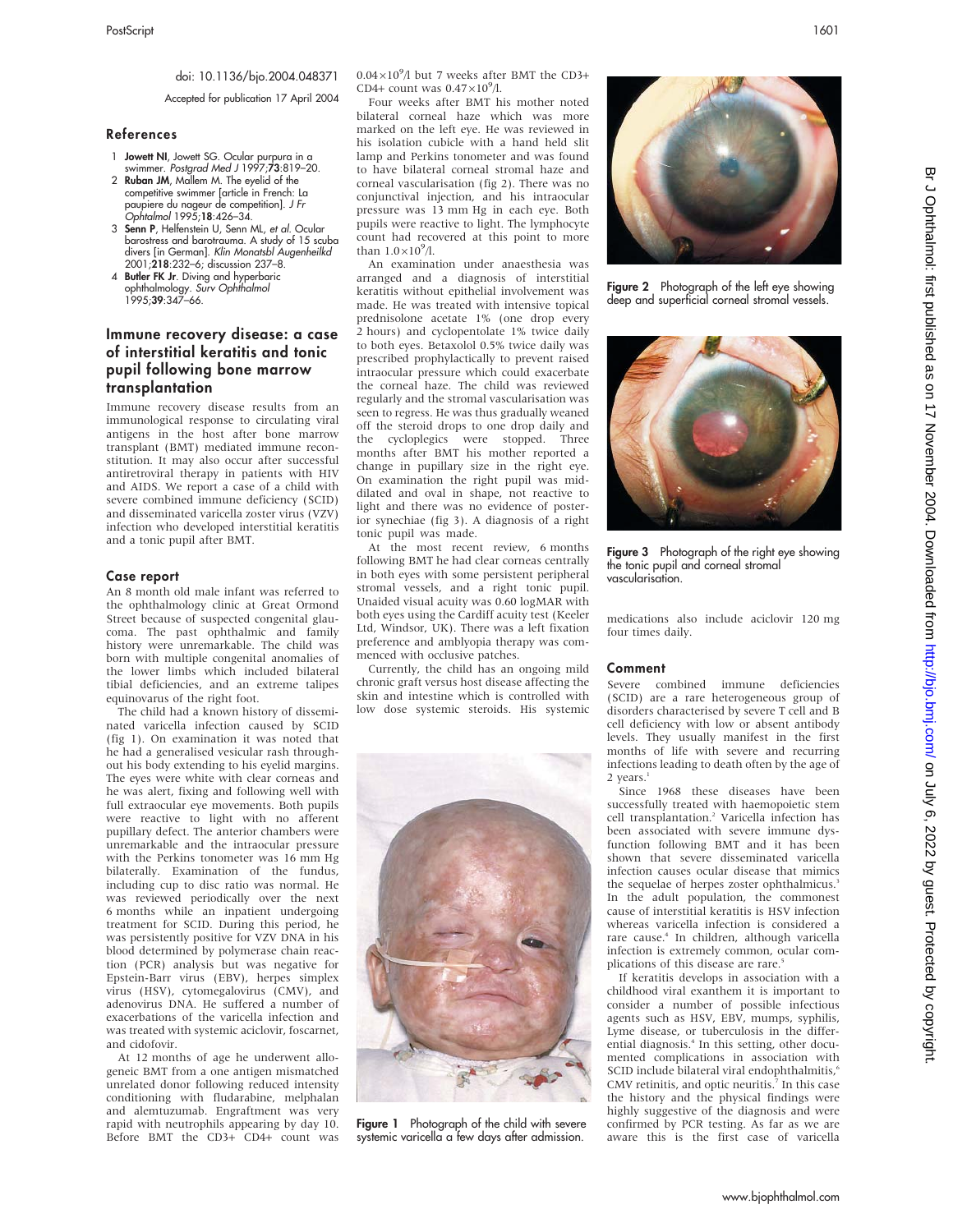associated interstitial keratitis and a tonic pupil occurring in a child with SCID following BMT.

The signs of early interstitial keratitis and a right tonic pupil were noted by the child's mother about 4 weeks after the allogeneic bone marrow transplant. We believe that an immunological response to pre-existing varicella was responsible for the development of the eye signs. This signifies a positive response from a nascent immune system in the recipient—an example of immune recovery disease.

There is experimental evidence to support this as it has been shown that whole lymphocyte and splenocyte transfer leads to herpes simplex keratitis in SCID mice.<sup>8</sup> In other words SCID mice reconstituted with T lymphocytes of the CD4 + phenotype developed subsequent corneal lesions in relation to HSV infection. Conversely Mercadal et al have shown that unreconstituted SCID mice remained lesion free when infected with HSV.<sup>8</sup> This suggests that herpes simplex keratitis is a T cell mediated immunopathological reaction to virus in the cornea. In our case the corneal changes occurred following bone marrow reconstitution. Before BMT the CD3+ CD4+ count was  $0.04 \times 10^9$ /l but 7 weeks following BMT the CD3+ CD4+ count was  $0.47 \times 10^9$ /l. The corneal changes become apparent at about 4 weeks after BMT. We believe that our case illustrates a similar mechanism in the human model in relation to varicella infection.

The tonic pupil developed as a consequence of a post-viral ganglionitis affecting the ciliary ganglion and the short posterior ciliary nerves, a rare but previously described complication of varicella infection.<sup>9</sup> Other reported cases of ophthalmic immune recovery disease include a case of varicella zoster virus associated anterior stromal keratitis in a patient with AIDS<sup>10</sup> and, in another case, in association with CMV retinitis.<sup>1</sup>

Considering BMT, varicella zoster virus associated disease can be a frequent complication following autologous and allogeneic<br>transplantation.<sup>12</sup> Other complications in relation to BMT include pseudomembranous conjunctivitis, $13$  keratoconjunctivitis sicca, $14$ cataracts,15 and severe graft versus host  $disease.<sup>1</sup>$ 

This child did suffer a graft versus host disease-like rash at the time of the development of the keratitis. While it is possible that the keratitis was purely Graft versus host disease this seems unlikely, given that there was no conjunctival involvement and that the graft versus host disease was extremely mild. Furthermore, in this case the disseminated varicella infection preceded the BMT and formed the basis for identifying a severe immune deficiency in the child. It highlights the importance of frequent ophthalmic follow up in the immediate period following BMT as there is an increased risk of ocular disease.

#### A S Ioannidis, M Forrest, K K Nischal

Department of Ophthalmology, Great Ormond Street Hospital for Children, London, UK

#### M Forrest, K K Nischal

Department of Visual Sciences, Institute of Child Health, London, UK

#### P Veys, E G Davies

Department of Bone Marrow Transplantation and Immunology, Great Ormond Street Hospital for Children, London, UK

#### G Woodruff

Department of Ophthalmology, Leicester Royal Infirmary, Leicester, UK

Correspondence to: Mr K K Nischal, Department of Ophthalmology, Great Ormond Street Hospital, Great Ormond Street, London WC1 3JH, UK; kkn@btinternet.com

#### doi: 10.1136/bjo.2004.044057

Accepted for publication 26 April 2004

#### References

- 1 Rosen FS, Cooper MD, Wedgewood RJ. The primary immunodeficiencies. N Engl J Med 1995;**333**:431–40.
- 2 Antoine C, Muller S, Cant, et al. Long-term survival and transplantation of haemopoietic stem cells for immunodeficiencies: report of the European experience 1968–99. *Lancet*<br>2003;**361**:553–9.
- 3 Walton RC, Reed KL. Herpes zoster ophthalmicus following bone marrow transplantation in children. Bone Marrow Transplant 1999;23:1317–20.
- 4 Schwartz GS, Harrison AR, Holland EJ. Etiology of immune stromal (interstitial) keratitis. Cornea 1998;17:278–81.
- 5 Ragozzino MW, Melton LJ, Kurland LT, et al. Population-based study of herpes zoster and its sequelae. Medicine 1982;61:310–16.
- 6 Borne MJ, Shields JA, Shields CL, et al. Bilateral viral endophthalmitis as the presenting sign of severe combined immunodeficiency. Arch Ophthalmol 1994;112:1280–1.
- 7 Perren BA, Raisanen J, Good WV, et al. Cytomegalovirus retinitis and optic neuritis in a child with severe combined immunodeficiency syndrome. Retina 1996;16:117–21.
- 8 Mercadal CM, Bouley DM, DeStephano D, et al. Herpetic stromal keratitis in the reconstituted SCID mouse model. J Virol 1993;67:3404-8.
- 9 Heger T, Kolling GH, Dithmar S. Atypical tonic pupil as a complication of chickenpox infection. Ophthalmologe 2003;100:330–3.
- 10 Naseri A, Margolis TP. Varicella zoster virus associated immune recovery stromal keratitis in a patient with AIDS. Br J Ophthalmol .<br>2001;**85**:1384.
- 11 Holland GN. Immune recovery uveitis. Ocular Immunol Inflamm 1999;7:215–21.
- 12 Han CS, Miller W, Haake R, et al. Varicella zoster infection after bone marrow transplantation: incidence, risk factors and complications. Bone Marrow Transplant 1994;13:277–83.
- 13 Jabs DA, Wingard J, Green R, et al. The eye in bone marrow transplantation. Arch Ophthalmol 1989;107:1343–8.
- 14 Calinssendorff B, el Azazi, et al. Dry eye syndrome in long- term follow-up of bone marrow transplanted patients. Bone Marrow Transplant 1989;4:675–8.
- 15 Dunn JP, Jabs DA, Wingard J, et al. Bone marrow transplantation and cataract<br>development. *Arch Ophthalmol* 1993;111:1367–73.
- 16 Jack MK, Hicks JD. Ocular complications in highdose chemoradiotherapy and marrow transplantation. Ann Ophthalmol 1981;6:709–11.

# Occult macular dystrophy in an 11 year old boy

Occult macular dystrophy (OMD) is an inherited macular dystrophy characterised by a progressive decline of visual acuity without visible fundus abnormalities. $1-3$  In these patients, the fluorescein angiograms and conventional full field electroretinograms (ERGs) are normal, but the amplitudes of the focal macular ERGs and multifocal ERGs are significantly reduced but only in the central retina.<sup>1-4</sup>

The age at the onset of symptoms in OMD patients is relatively  $old^{1-3}$  and the first visit to the hospital is aged 20 years or more with the youngest being 16 years in most cases. Here, we present an 11 year old boy who was diagnosed as having OMD because of the results of electrophysiological and psychophysical tests.

#### Case report

An 11 year old boy was referred to our hospital with a complaint of progressive decline of vision in both eyes. His corrected visual acuity was 20/25 in both eyes at 6 years of age, but had decreased to 20/33 at 10 years of age. Family history revealed no other members to have any eye diseases. At the initial examination, his visual acuity was 20/ 40 right eye and  $20/33$  left eye with  $-3.0$ dioptres (D) in both eyes. The fundus examination and fluorescein angiograms were normal (fig 1). The peripheral visual fields were intact but a relative central scotoma was detected with the I-2 target within 10 degrees in both eyes. A moderate red-green defect was found on the Ishihara pseudoisochromatic plates, Hardy-Rand-Rittler pseudoisochromatic plates, and Farnsworth-Munsell 100 hue test.

The amplitude of full field ERGs were within the normal range for both rod and cone components (fig 2A). However, focal macular ERGs with 5, 10, and 15 degrees stimulus spots<sup>3</sup> were severely reduced and essentially absent (fig 2B). The multifocal ERGs<sup>4</sup> demonstrated a loss of local responses in the central retina (fig 2C).

Psychophysical rod and cone sensitivity was performed on his right eye with 31 test points across the 60 degree horizontal meridian using a previously described method.<sup>5</sup> The cone sensitivities were severely affected in the central retina but fell within the normal range in the periphery (fig 2D). The rod sensitivities were at the lower borderline at almost all locations tested (not shown).

At present (August 2003, 13 years old), his acuity has decreased to 20/50 in both eyes, but his fundi still remain normal in both eyes.

#### Comment

This boy had a progressive decrease of visual acuity in both eyes, and his fundus examinations and fluorescein angiograms were completely normal. The amplitude of the conventional full field ERGs were also within the normal range for both rod and cone components. However, focal macular cone ERGs and multifocal ERGs were severely reduced in the central retina. Results of psychophysical perimetry showed a reduction of cone sensitivity but only in the central retina. These findings are consistent with the clinical characteristics of OMD which we have previously reported.<sup>13</sup>

OMD in children is very rare. $1-3$  In our 42 consecutive OMD patients seen at the Nagoya University Hospital from 1988 to 2003, the age at initial visit to the hospital ranged from 16 to 74 years (mean 45.8 years), and 95.2% of patients visited the hospital at 20 year old or more. To the best of our knowledge, this boy is the youngest case with OMD reported anywhere.

We would like to emphasise that OMD can be found even in children. Because the fundus examination and full field ERGs are normal in these patients, these children are apt to be misdiagnosed as optic nerve disease, central nerve disease, or psychological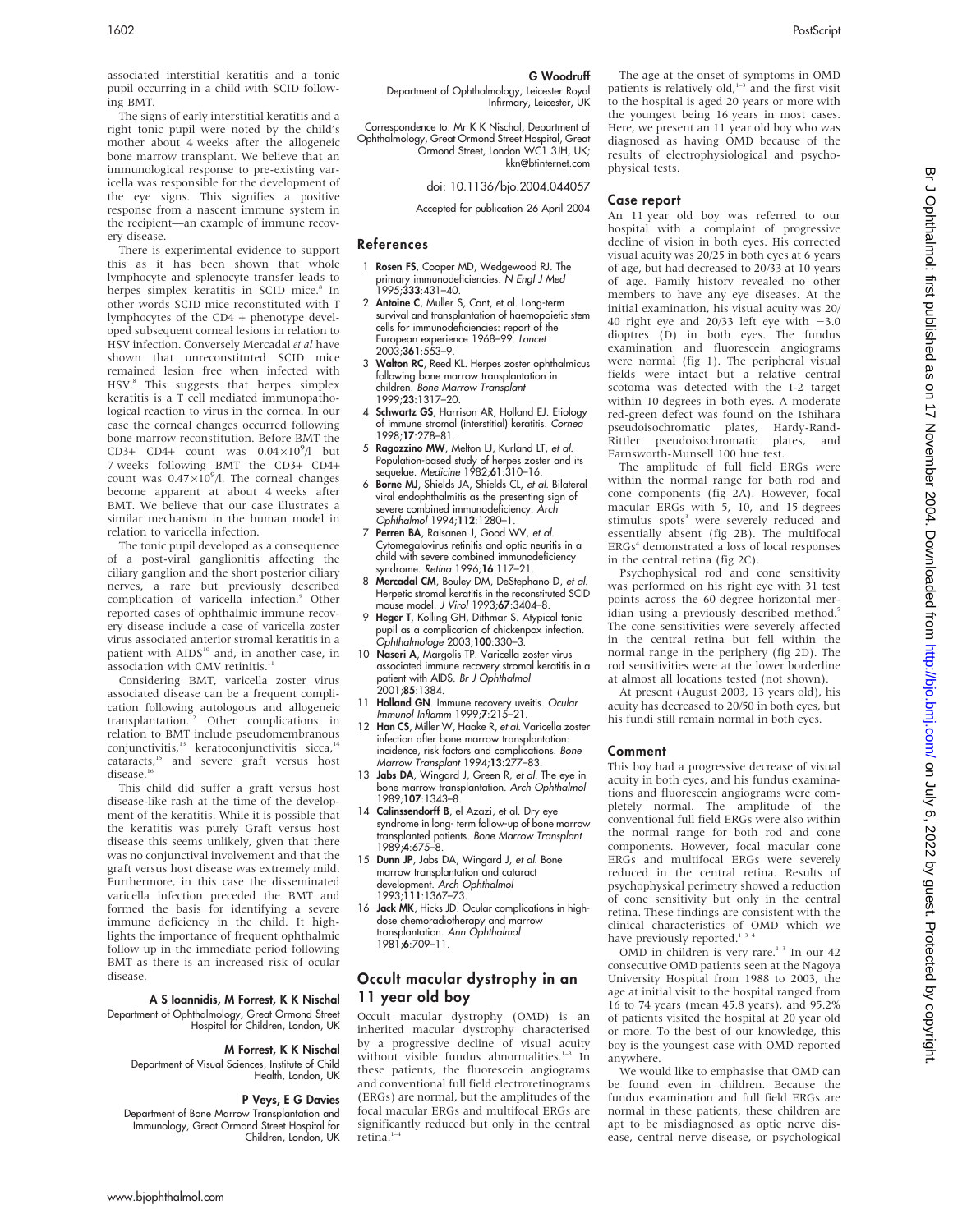

Figure 1 Fundus photographs (upper) and fluorescein angiograms (lower) of the 11 year old boy.



Figure 2 Results of conventional full field ERG, focal macular cone ERG, multifocal ERG, and cone perimetry in our patient. Full field ERGs, focal macular cone ERGs, multifocal ERG, and cone perimetry are recorded with previously reported methods.<sup>3-5</sup>

disorders. Focal or multifocal ERG techniques are the only key to diagnose this rare type of macular dystrophy.

#### M Kondo, S Ueno, C-H Piao, Y Ito, H Terasaki, Y Miyake

Department of Ophthalmology, Nagoya University School of Medicine, 65 Tsuruma-cho, Showa-ku, Nagoya 466-8550, Japan

Correspondence to: Mineo Kondo, MD, Department of Ophthalmology, Nagoya University School of Medicine, 65 Tsuruma-cho, Showa-ku, Nagoya 466- 8550, Japan; kondomi@med.nagoya-u.ac.jp

doi: 10.1136/bjo.2004.047555

Accepted for publication 27 April 2004

Grant support: Grant in aid 13307048 (YM), 14370557 (HT), 14770952 (MK) from the Ministry of Education, Science, Sports and Culture, Japan.

Proprietary interest: None.

#### References

- 1 Miyake Y, Ichikawa K, Shiose Y, et al. Hereditary macular dystrophy without visible fundus<br>abnormality. *Am J Ophthalmol* 1989;**108**:292–9.
- 2 Matthews GP, Sandberg MA, Berson EL. Foveal cone electroretinograms in patients with central visual loss of unexplained etiology. Arch Ophthalmol 1992;110:1568–70.
- 3 Miyake Y, Horiguchi M, Tomita N, et al. Occult macular dystrophy. *Am J Ophthalmol*<br>1996;**122**:644–53.
- 4 Piao CH, Kondo M, Tanikawa A, et al. Multifocal electroretinogram in occult macular dystrophy. Invest Ophthalmol Vis Sci 2000;41:513–17.
- 5 Jacobson SG, Voigt WJ, Parel JM, et al. Automated light- and dark-adapted perimetry for evaluating retinitis pigmentosa. Ophthalmology 1986;93:1604–11.

# Pseudomonas aeruginosa microbial keratitis secondary to cosmetic coloured contact lens wear

Cosmetic coloured contact lenses are worn to give the appearance of a different or unusual eye colour and about 60 000 people in the United Kingdom obtain these types of contact lenses through eye care professionals.<sup>1</sup> A subset of these lenses—those with no optical power (''plano'' coloured lenses)—falls outside legislation designed to restrict the sale of contact lenses to suitably qualified professionals. We report a severe case of microbial keratitis caused by Pseudomonas aeruginosa which has resulted in lasting visual impairment in a patient obtaining cosmetic coloured contact lenses from a fashion shop rather than through an eye care practitioner.

#### Case report

An 18 year old south Asian male student presented in December 2003 with a 2 day history of a foreign body sensation in his left eye. One day before presentation the eye had become slightly red. He had commenced the use of Brolene eye drops which had been purchased from a large chain supermarket. The eye then became painful with eyelid swelling and he presented to the local district general hospital the following day. He was diagnosed with a corneal ulcer and referred to our institution.

He reported a 12 month history of cosmetic coloured plano contact lens wear, having purchased the lenses from a fashion shop rather than through an eye care professional.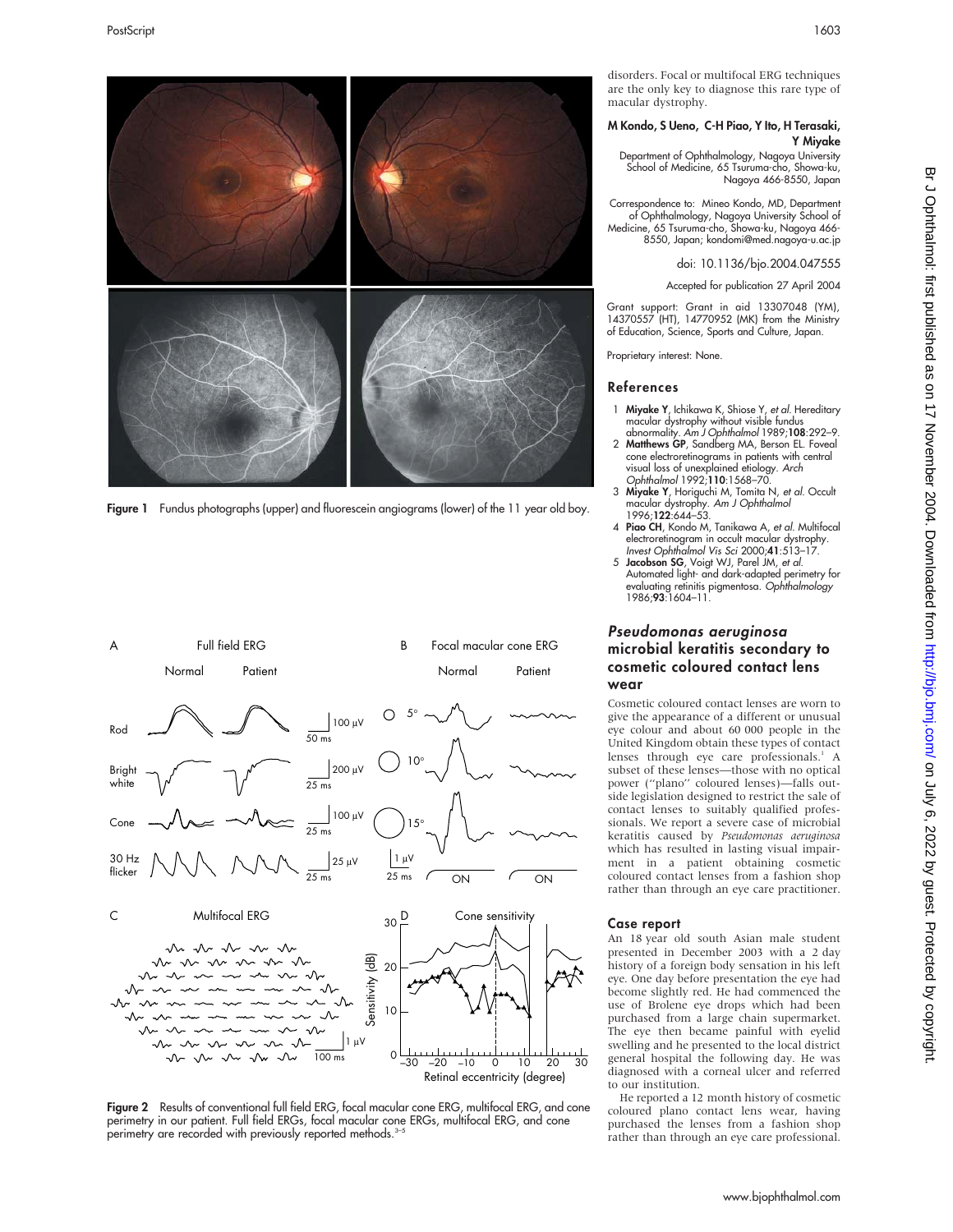No counselling was provided at the point of purchase regarding a hygiene routine, care of lenses, or possible complications associated with their use. He wore the lenses 12 hours per day, 7 days per week without any overnight use. The lenses were designed to make the eye appear grey or blue (patient's natural eye colour was brown). There was no past medical or ocular history of note including amblyopia.

On examination the unaided vision was 6/6 in the right eye and 6/36 in the left eye. The left eye demonstrated a mid-peripheral corneal infiltrate in the 4 o'clock position with overlying 2.4 mm diameter ulcer, and surrounding stromal swelling (fig 1). There was a 0.5 mm height hypopyon. The intraocular pressure was within the normal range. The right cornea demonstrated a very small peripheral infiltrate with no significant anterior chamber reaction. Both posterior segments were unremarkable. A corneal scrape was performed with the Gram stain demonstrating a small quantity of neutrophils and Gram negative bacilli. Ofloxacin 0.3% drops were commenced every hour to the left eye. The peripheral infiltrate resolved with the corneal epithelial healed by day 10. Topical prednisolone 0.5% was commenced on day 4. A more central mid stromal corneal infiltrate encroaching on the visual axis developed on day 1 after admission and has gradually become less prominent during follow up over 3 months (fig 2) although the visual acuity remains reduced at 6/36. Pseudomonas aeruginosa was grown from the corneal scrape, sensitive to ciprofloxacin, ofloxacin, gentamicin, and ceftazadine. The right eye was not scraped, responded well to topical ciprofloxacin drops, and did not develop any scarring. The contact lenses and their cases were also investigated as there was a high degree of suspicion that clinically they would be contaminated. All grew Pseudomonas aeruginosa with a sensitivity profile identical to the corneal scrape specimen. Mixed coliform growth was also noted also in one of the contact lens cleaning solutions.

#### Comment

The use of cosmetic coloured plano contact lenses, sourced via non-professional suppliers is becoming increasingly common and fashionable. Their use over the past 12 months has increased fourfold and stores have reportedly sold more than one million pairs.<sup>2</sup> Their purchase is currently possible from non-eye care professional retailers without any ocular assessment, customised fitting, or verbal counselling regarding a hygiene routine, care of the lenses, or possible complications associated with their use. In addition, there is often no plan for follow up.



Figure 1 Large corneal infiltrate with overlying area of ulceration on presentation.



Figure 2 Residual central corneal infiltrate at 1 month after presentation.

Potential complications are the same as those for all contact lenses and have been documented in a recent case series in the United States.<sup>3</sup> Pseudomonas aeruginosa microbial keratitis with vision loss requiring elective penetrating keratoplasty, presumed herpes simplex related corneal scarring causing legal blindness, acute iridocyclitis, corneal hypoxia, microcystic oedema, punctuate keratopathy, corneal abrasions, and giant papillary conjunctivitis were all documented.

In the United Kingdom, the Opticians Act 1989 states that a person who is not a registered medical practitioner or registered optician shall not fit contact lenses. Plano (or ''afocal'') contact lenses are not included in this act because they have no optical power. The General Optical Council has received reports of these lenses being shared and exchanged between wearers and of sales staff demonstrating fitting on themselves before offering the lens to the purchaser.<sup>4</sup> In November 2000 the General Optical Council submitted recommendations to the Department of Health arguing that primary legislation should be passed stipulating that the fitting and sale of plano contact lenses should also fall within the terms of the act. On 28 October 2003 Mr John Robertson, MP for Anniesland, Glasgow, moved a bill to amend the Opticians Act 1989 to include plano contact lenses in the restrictions already placed on the sale of other contact lenses.

This case report highlights the potential complications of these lenses and supports legislation restricting their sale.

#### B J Connell, A Tullo

Manchester Royal Eye Hospital, Manchester, UK

#### P B Morgan

Eurolens Research, The University of Manchester,

Manchester, UK

#### M Armstrong

Manchester Royal Infirmary, Manchester, UK

Correspondence to: Benjamin J Connell, Manchester Royal Eye Hospital, Manchester, UK; connnellb@ netspace.net.au

doi: 10.1136/bjo.2004.049387

Accepted for publication 29 April 2004

#### References

- 1 Morgan PB. Healthcheck on the contact lens market. Optician 2003;226:32–33.
- 2 McKie R. 'Alien' lenses put young eyes at risk. The Observer, 2003 November 9.
- 3 Steinemann TL, Pinninti U, Szczotka, et al. Ocular complications associated with the use of cosmetic contact lenses from unlicensed

vendors. Eye Contact Lenses 2003;29: 196–200.

4 Cosmetic contact lenses draft explanatory notes. 5 The United Kingdom Parliament. Bill moved by Mr John Robertson (Glasgow, Anniesland): Non-Prescription Contact Lenses. 28 October 2003: Column 176, 1.21 pm.

# Severe proliferative retinopathy in a patient with advanced muscular dystrophy

The patient is a 25 year old white man with Duchenne muscular dystrophy (DMD), complicated by respiratory failure requiring ventilatory assistance and impaired cardiac function. His ocular complaints were ''floaters'' and decreased vision over the preceding 6 weeks. He had no history of ocular disease or trauma. The patient's level of alertness was reported to routinely fluctuate but no new neurological findings were present. The best corrected visual acuity was count fingers in the right eye and 20/70 in the left eye. The intraocular pressures were 14 and 8 mm Hg. The anterior segment examination was unremarkable with no neovascularisation of the iris or angle. Biomicroscopy revealed bilateral vitreous haemorrhage. Indirect ophthalmoscopy showed the retinal periphery to be attached in both eyes. The optic discs and macula were partially obscured by haemorrhage. Fluorescein angiography revealed delayed filling and venous beading in both eyes, without central or branch, vascular occlusion. Hyperfluorescence, consistent with neovascularisation, was present along the temporal vascular arcades and at the optic discs. Fundus photography corroborated the angiographic findings (see figs 1 and 2).

Indirect laser with scleral depression resulted in full treatment of retina outside of the vascular arcades. Treatment appeared to have little effect on neovascular progression. Overwhelming anaesthetic risk prevented intraocular procedures. Both eyes progressed to subtotal traction retinal detachment and counting fingers vision.

#### Comment

The working diagnosis was retinal ischaemia secondary to hypoperfusion or pan-microvascular occlusive disease. The cardiac ejection fraction was 20% of predicted; the forced vital capacity was 14% of predicted and the forced expiratory volume in 1 second was 15% of predicted. We believe that cardiopulmonary compromise was a primary



Figure 1 Colour fundus photograph of the right eye depicting venous beading (arrow), neovascularisation of the disc (arrowheads), and vitreous haemorrhage.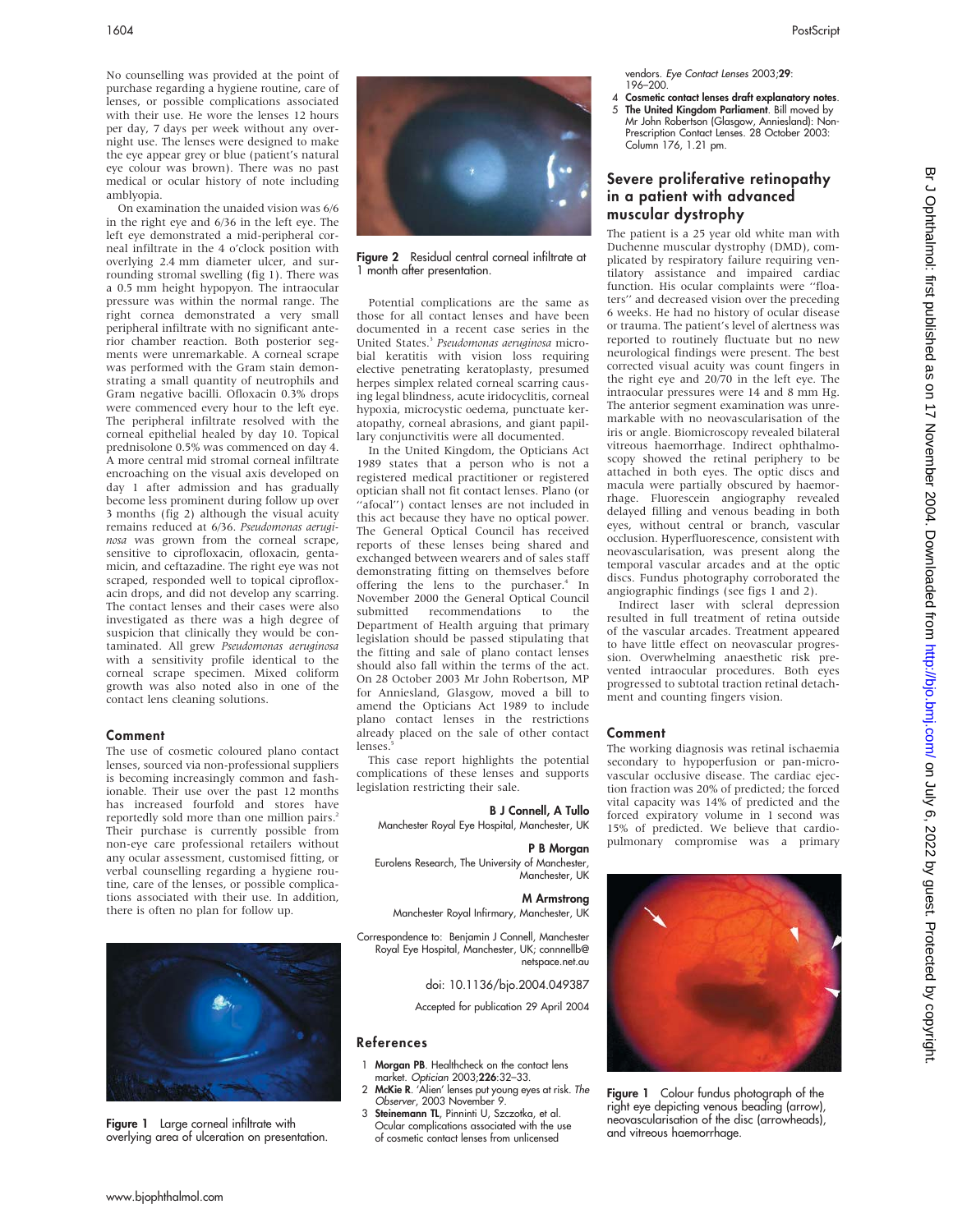contributor to the development of retinal neovascularisation. Arterial blood gas analysis was not available. The patient was on Coumadin for cardiac indications. He was not a diabetic and finger stick blood sugars were consistently in the low to normal range. Additional normal evaluation included erythrocyte sedimentation rate, anticardiolipin, C reactive protein, C3, C4, total complement, C1q complex, and a Raji assay. The presentation, appearance, and course were not typical for Terson's syndrome, Valsalva retinopathy,

Figure 2 Fluorescein angiogram of the right eye showing venous beading (arrow), leakage from neovascularisation on the disc (arrowheads) and blocking vitreous haemorrhage; the visible retina is attached.

Duchenne muscular dystrophy is the most common X linked neuromuscular disorder. It has an incidence of one in 3500 male births.<sup>1–3</sup> DMD results from a gene mutation that leads to altered or absent dystrophin production.<sup>4</sup> Dystrophin is normally expressed in the retina and localises to photoreceptor terminals and around retinal vessels. Deficiency of dystrophin produces abnormal transmission between photoreceptors and optic nerve bipolar cells and a diminished electroretinogram (ERG) signal.<sup>5</sup> Mice lacking the Dp71 isoform of dystrophin suffer greater damage to the ganglion cell layer following transient ischaemia than wild type mice.<sup>6</sup> Therefore, dystrophin may be involved in the regulation of ischaemic processes in the retina. Cardiopulmonary assist is not routinely associated with proliferative retinopathy in adults. Retinal neovascularisation is not prevalent in the Duchenne population, suggesting that absence of dystrophin is not sufficient to induce neovascularisation alone. In summary, rapidly progressive, bilateral proliferative retinopathy may be associated with DMD in the presence of severe cardiopulmonary compromise. Whether an absence of dystrophin contributes directly or indirectly is unknown but consideration of the possibility may lead to novel insights into the development of pathological retinal neovascularisaton. The visual prognosis with late presentation in this setting is uncertain despite full panretinal photocoagulation. Patients with advanced DMD may benefit from periodic fundus examination as it is not known whether early treatment has the

or Takayasu disease.

potential to alter prognosis.

Johns Hopkins University School of Medicine,

School of Medicine, St Louis, MO, USA

Department of Ophthalmology Washington University



#### K Mori

Department of Ophthalmology, Saitama Medical School, Iruma, Saitama, Japan

#### P Gehlbach

Departments of Ophthalmology The Johns Hopkins University School of Medicine, Baltimore, MD, USA

Correspondence to: Peter Gehlbach, MD, PhD, Johns Hopkins University School of Medicine, 600 N Wolfe Street, Baltimore, MD 21287-9277, USA; pgelbach@jhmi.edu

doi: 10.1136/bjo.2004.046615

Accepted for publication 4 May 2004

Supported in part by Research to Prevent Blindness, Juvenile Diabetes Foundation, Stewart Trust, NEI-KO8 (PG).

#### References

- 1 Emery AEH. Duchene muscular dystrophy, 2nd ed. Oxford: Oxford University Press, 1993.
- 2 Engel AG, Franzini-Armstrong C. Myology. New York: McGraw-Hill, 1994.
- 3 Bogdanovich S, Perkins KJ, Krag TO, et al. Therapeutics for Duchenne muscular dystrophy: current approaches and future directions. J Mol Med 2004;824:102–15.
- 4 Hoffman EP, Brown RH Jr, Kunkel LM. Dystrophin: the protein product of the Duchenne muscular dystrophy locus. Cell 1987;515:919–28.
- 5 Pillers DA. Dystrophin and the retina. Mol Genet Metab 1999;68:304-9.
- 6 Dalloz C, Sarig R, Fort P, et al. Targeted inactivation of dystrophin gene product dp71: phenotypic impact in mouse retina. Hum Mol Genet 2003;12:1543–54.

# Bilateral decompression retinopathy after orbital decompression surgery

Decompression retinopathy is defined as retinal haemorrhages that typically occur after glaucoma filtration surgery.<sup>1</sup>

Orbital decompression is a common surgery performed to treat patients with thyroid related orbitopathy for functional or cosmetic indications.<sup>34</sup> Many complications have been described with the surgery, but this surgery has never been associated with retinal haemorrhages.

We describe a case of a 70 year old woman, who developed bilateral retinal haemorrhages after staged bilateral orbital decompression surgeries.

#### Case report

K Louie

R S Apte

Baltimore, MD, USA

A 70 year old woman with the diagnosis of euthyroid Graves' disease was referred because of severe proptosis. Past ophthalmic history revealed two previous strabismus surgeries. Past medical history was unremarkable with no history of diabetes or cardiovascular disease, also she was not taking aspirin or any other blood thinning medications.

Ophthalmic examination showed visual acuity of 20/20 in each eye. Both orbits were moderately firm to retropulsion. IOP was within normal limits in primary gaze (14, 19 mm Hg) and slightly elevated in upgaze (17, 26 mm Hg). There were limitations in upgaze and lateral gaze in both eyes as well as upper and lower lids retractions. There was a mild degree of lagophthalmos with exposure keratopathy. Funduscopy was normal and did not show any evidence of microvascular disease or retinal haemorrhages.



**Figure 1** Fundus photograph (upper image), left eye, 4 days after orbital decompression surgery on the left side showing scattered retinal haemorrhages both in deep and superficial layers of the retina. VA 20/25 (Lower image) Fluorescein angiography, left eye, late frame showing blocked fluorescence from retinal haemorrhages.

right and 23 mm on the left. Computed tomography scan showed enlargement of the extraocular muscles.

She underwent balanced orbital decompression surgery on the left side, including deep lateral and medial wall decompression with intraconal fat removal. Three days after surgery she noted spots in front of her left eye. Visual acuity in that eye was 20/25. Funduscopic examination disclosed dot and blot haemorrhage with flame shaped haemorrhages in the posterior pole of the left eye (fig 1).

The patient was well informed of the complication in the first eye and the chance of developing retinal haemorrhages in the right eye after orbital decompression. She agreed to undergo surgery and 1 week later she underwent balanced orbital decompression on the right side. Three days later she again noted spots in front of her right eye. Best corrected visual acuity decreased to 20/ 160, and funduscopic examination revealed posterior pole retinal haemorrhages (fig 2).

Three months postoperatively IOP in primary gaze decreased to 12 mm Hg in both eyes, and 14 and 16 mm Hg in upgaze. Exophthalmos decreased to 18 mm on each side, and the lagophthalmos and exposure keratopathy resolved. Fluorescein angiography showed evidence of blocked fluorescence, suggestive of retinal haemorrhage. There was no evidence of neovascularisation, vasculopathy, or choroidal rupture. Visual acuity gradually improved over the course of 3 months and returned to 20/20 in both eyes.

Hertel measurements were 22 mm on the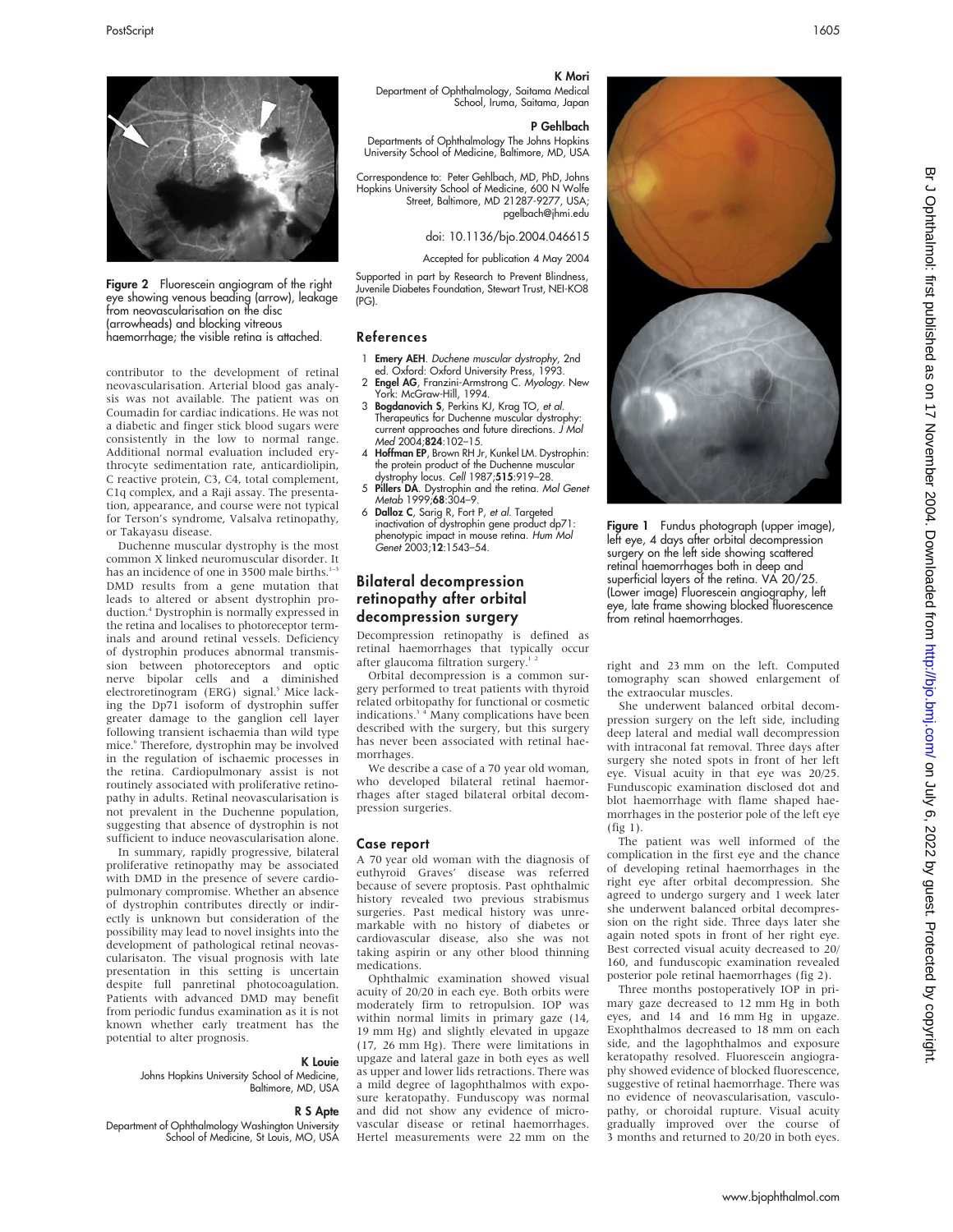

**Figure 2** Fundus photograph (upper image), right eye, 4 days after orbital decompression surgery on the right side showing scattered posterior pole retinal haemorrhages. Note the haemorrhage centred in the fovea. VA 20/ 160. (Lower image) Fluorescein angiography, right eye, late frame showing blocked fluorescence from retinal haemorrhages.

#### Comment

Decompression retinopathy is a rare complication that may occur after glaucoma filtration surgery. It is associated with scattered retinal haemorrhages concentrated in the posterior pole. It may be more common in patients with marked elevated preoperative intraocular pressure and after acute decrease of IOP. The haemorrhages may be diffuse, both in deep and superficial layers of the retina, and may even show white centres when first observed.<sup>1</sup><sup>2</sup>

Retinal haemorrhages associated with ocular decompression appear to be relatively benign and usually resolve within weeks to months with no effect on visual acuity or intraocular pressure. A gradual decrease of IOP preoperatively and intraoperatively is recommended in order to avoid this compli $cation.<sup>1</sup>$ 

Decompression retinopathy has not previously been described as a complication of orbital decompression surgery. Our patient had a relatively tight orbit with restrictive strabismus and marked enlargement of the extraocular muscles. Significant force was required to retract the globe to achieve exposure of the medial and deep lateral orbital walls. Retraction was frequently relaxed to assure perfusion of the retina. We hypothesise that the marked intraocular pressure fluctuation that occurs during these surgical manoeuvres may have contributed to the retinal haemorrhages. It may also be that rapid decrease in retrobulbar pressure has caused ocular hypotony and retinal haemorrhage.4

G J B Simon, R A Goldberg, J D McCann

The Jules Stein Eye Institute and Department of Ophthalmology, David Geffen School of Medicine at UCLA, Los Angeles, CA, USA

Correspondence to: Guy J Ben Simon, MD, Jules Stein Eye Institute, 100 Stein Plaza, Box 957006, Los Angeles, CA 90095–7006, USA; simon@jsei.ucla. edu

doi: 10.1136/bjo.2004.049767

Accepted for publication 10 May 2004

#### References

- 1 Fechtner RD, Minckler D, Weinreb RN, et al. Complications of glaucoma surgery. Ocular decompression retinopathy. Arch Ophthalmol 1992;110:965–8.
- 2 Dudley DF, Leen MM, Kinyoun JL, et al. Retinal hemorrhages associated with ocular decompression after glaucoma surger
- Ophthalmic Surg Lasers 1996;27:147-50. Goldberg RA, Kim AJ, Kerivan KM. The lacrimal keyhole, orbital door jamb, and basin of the inferior orbital fissure. Three areas of deep bone in the lateral orbit. Arch Ophthalmol 1998;116:1618–24.
- Otto AJ, Koornneef L, Mourits MP, et al. Retrobulbar pressures measured during surgical decompression of the orbit. Br J Ophthalmol 1996;80:1042–5.

# Retinal nerve fibre layer damage after indocyanine green assisted vitrectomy

Recently, indocyanine green (ICG) has been used to stain and visualise the internal limiting membrane (ILM) during vitrectomy.<sup>1</sup> Some case series showed that visual field defects on the nasal side can occur after the surgery through unknown cause.<sup>2</sup> <sup>3</sup> Here, we report a case in which nasal visual field defects occurred after ICG assisted ILM peeling for epiretinal membrane (ERM). Detailed examination revealed that the superior and inferior retinal nerve fibre is severely damaged in this case.

#### Case report

A 60 year old woman who received ICG assisted ILM peeling for ERM in her right eye was referred to our hospital. The preoperative best corrected visual acuity (BCVA) was 20/60 in the right eye. According to the referring ophthalmologist, 25 mg of ICG (Diagnogreen; Daiichi Pharmaceuticals) was

dissolved in 10 ml of distilled water, which was further diluted by a viscoelastic material (Healon; Pharmacia) to give 0.16% ICG solution. To stain ILM, ICG was injected into an air filled eye and the dye was washed 2 minutes later. An air infusion cannula was placed at the temporal side. There was no complication during the surgery. Seventeen days after the operation, she noticed nasal visual field loss, which got worse 22 days after the surgery. Sixty days after the surgery, she was referred to our hospital. At the initial visit, the BCVA was 20/25 in the right eye. Goldmann perimetry revealed a nasal visual field defect (fig 1A). In the right eye, a relative afferent pupillary defect was found. Ophthalmoscopic examination and fluorescein angiography showed no abnormalities. The optic disc rim appeared to have lost colour without being associated any cup or rim changes typically seen in glaucoma (fig 1B). Residual ICG was evident at the optic disc and along the nerve fibre (fig 1C). The nerve fibre staining was most evident in the superior and inferior quadrants. ICG angiography revealed ICG staining of the optic disc and superior and inferior nerve fibres, but no other abnormalities. Full field electroretinogram (ERG) and multifocal ERG (VERIS science ver3.8, EDI) revealed no abnormalities. The results of visual evoked potential testing were also non-remarkable.

During our 8 month follow up period, there was no significant change in the visual field defect and the distribution of the residual ICG. Scanning laser polarimetric analysis (GDx VCC, Laser Diagnostic Technologies, Inc, San Diego, CA, USA) performed 8 months after the surgery showed profound nerve fibre loss around the disc, especially evident at superior and inferior quadrants (fig 2).

#### Comment

In this case, an air infusion cannula was placed at the temporal side and Goldmann perimetry showed nasal visual field defects. Thus, the dehydration injury to the retina during air-fluid exchange, which is observed at the opposite side of the cannula, is unlikely to be the cause of this visual field defects.<sup>2</sup> Optic neuropathy unrelated to the use of ICG may be considered as a differential diagnosis. However, this visual field damage is not typically seen in optic neuropathy and may be rather associated with ICG, based on



Figure 1 (A) Goldmann perimetry revealed a nasal visual field defect 4 months after ICG assisted peeling of ILM for ERM. Visual field defect testing was also performed 8 months after the surgery, which demonstrated no remarkable change. (B) Fundus photograph taken 4 months after the surgery shows that the optic disc rim appeared to have lost colour without being associated with any cup or rim changes typically seen in glaucoma. The appearance of the optic disc remained unchanged during our 8 month follow up. (C) Infrared fundus photograph taken 8 months after the surgery with an ICG filiter set. Residual ICG was evident at the optic disc and the nerve fibre. The fluorescent intensity and distribution of residual ICG did not change remarkably during our 8 month observations.